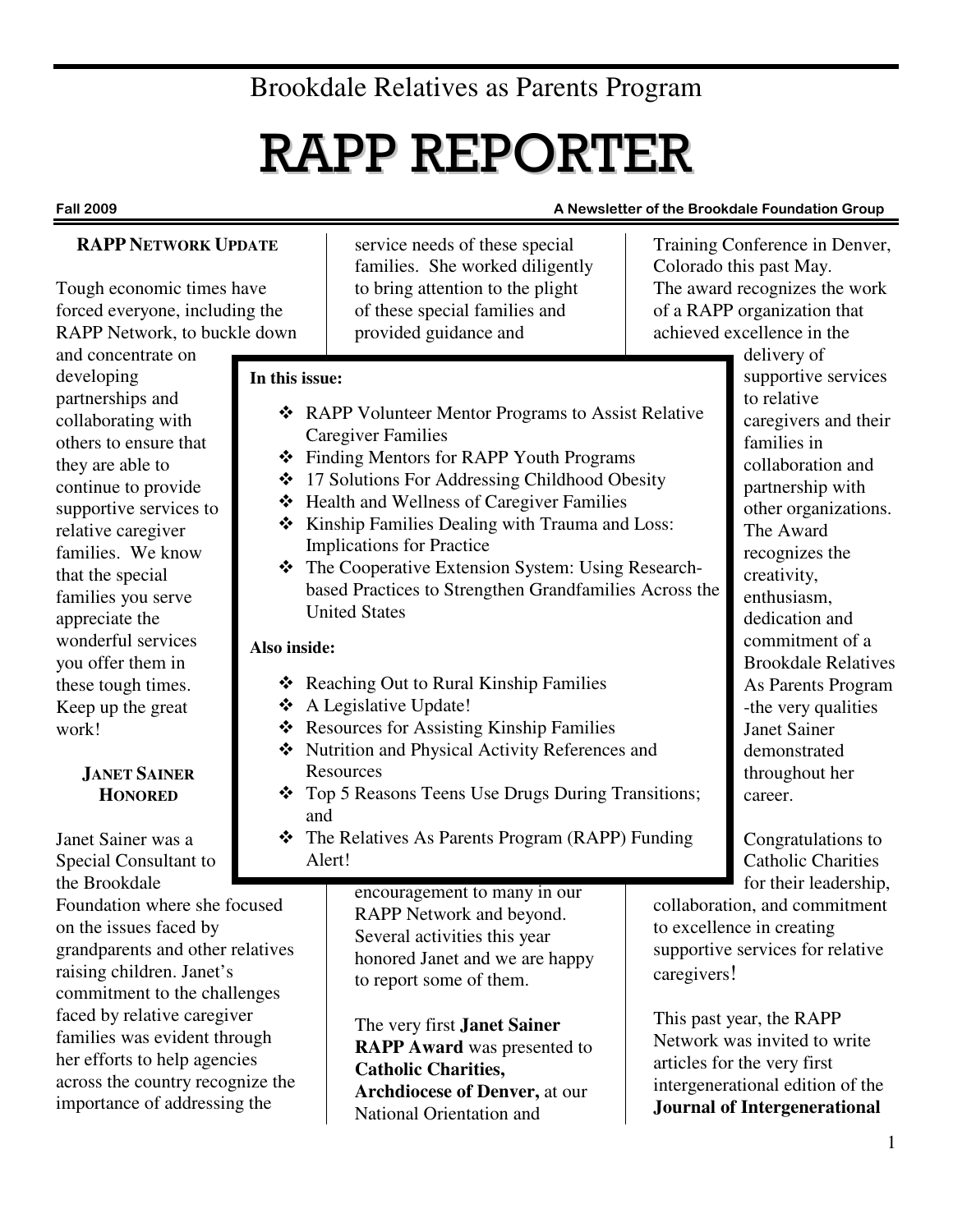RAPP Reporter - Page 2

#### **Relationships (JIR), Special Double Issue: Volume 7, Issue 2-3, 2009,** *Grandparents and Other Relatives As Parents.*

The journal, also in honor of Janet Sainer, includes both practice and research articles on relative caregiving. For more information or to order a copy of this special issue of JIR, visit:

http://www.tandf.co.uk/journ als/spissue/wjir-si.asp.

Congratulations to all the RAPPs who were featured in this special issue!

# **The First Generations United Janet Sainer**

**Luncheon,** sponsored by the Foundation, was held on Thursday, July  $30<sup>th</sup>$  in Washington, DC. It honored the more than 50 years that Janet worked in the intergenerational field. Generations United's networking luncheon, now named on behalf of Janet, encourages conference participants to network, take risks and keep an eye out for any good they can do next!

Our RAPP Network is committed to ensuring that the needs of grandparents and other relatives raising children are identified and addressed across the country! If you are interested in joining our family and becoming a Brookdale RAPP, please see the funding alert inside this Reporter.

# **RAPP VOLUNTEER/ MENTOR PROGRAMS**

Since 2008, the Administration on Aging (AoA) has awarded

# **FUNDING ALERT!**

We are pleased to announce the Relatives As Parents Program (RAPP) Local, Regional and State Seed Grant Initiatives for the year 2010.

**Local, Regional** and **State** agencies will be chosen from throughout the United States through a Request for Proposals (RFP) process. Each agency will receive a \$10,000 grant [\$6,000 in the first year, the remaining \$4,000 if all grant requirements have been met], as well as training and technical assistance. Matching support in cash or inkind will be required of all selected agencies. The sponsoring agency must be a  $501(c)$  (3) entity or have equivalent nonprofit/tax-exempt status.

**Deadlines**: Local and Regional proposals**: Thursday, December 3, 2009**. State proposals**: Thursday, January 7, 2010.** 

Selected applicants will be notified in April and be invited and required to attend our National Orientation and Training Conference in St. Louis, MO, April 30 – May 2, 2010.

Copies of the Local, Regional and State RFP guidelines and application forms may be downloaded directly from the Foundation's website, **www.brookdalefoundation.org**.

> the National Council on Aging (NCOA) nearly \$1 million a year for three years to develop the Multi-Generational Civic Engagement (MGCE) Initiative. The MGCE initiative

is about discovering, documenting and supporting existing exceptional locally developed program models and volunteer engagement strategies. The model programs engage older adults in civic engagement projects aimed at increasing services to frail elders, families of children with special needs, and grandparents raising grandchildren.

Three RAPP programs, recipients of the NCOA grants, **Kids-Kin** of **Families and Children Together** in Maine, **SKIP Generations** of **the Family Resource Centers in Rochester**, New York and the **Grandparents as Parents Program** of **Knoxville-Knox County Community Action Committee,** Tennessee**,** are engaging older adults to increase services to grandparents and other relatives raising children. Here is how they are doing it:

### **FAMILIES AND CHILDREN TOGETHER**  Barbara Kates

Families and Children Together's Kids-Kin Program is a statewide Grandfamily support program that focuses on families outside of the formal foster care system. We serve over 400 families a year across a rural state providing information, referral, assistance in developing safety and resource plans, limited case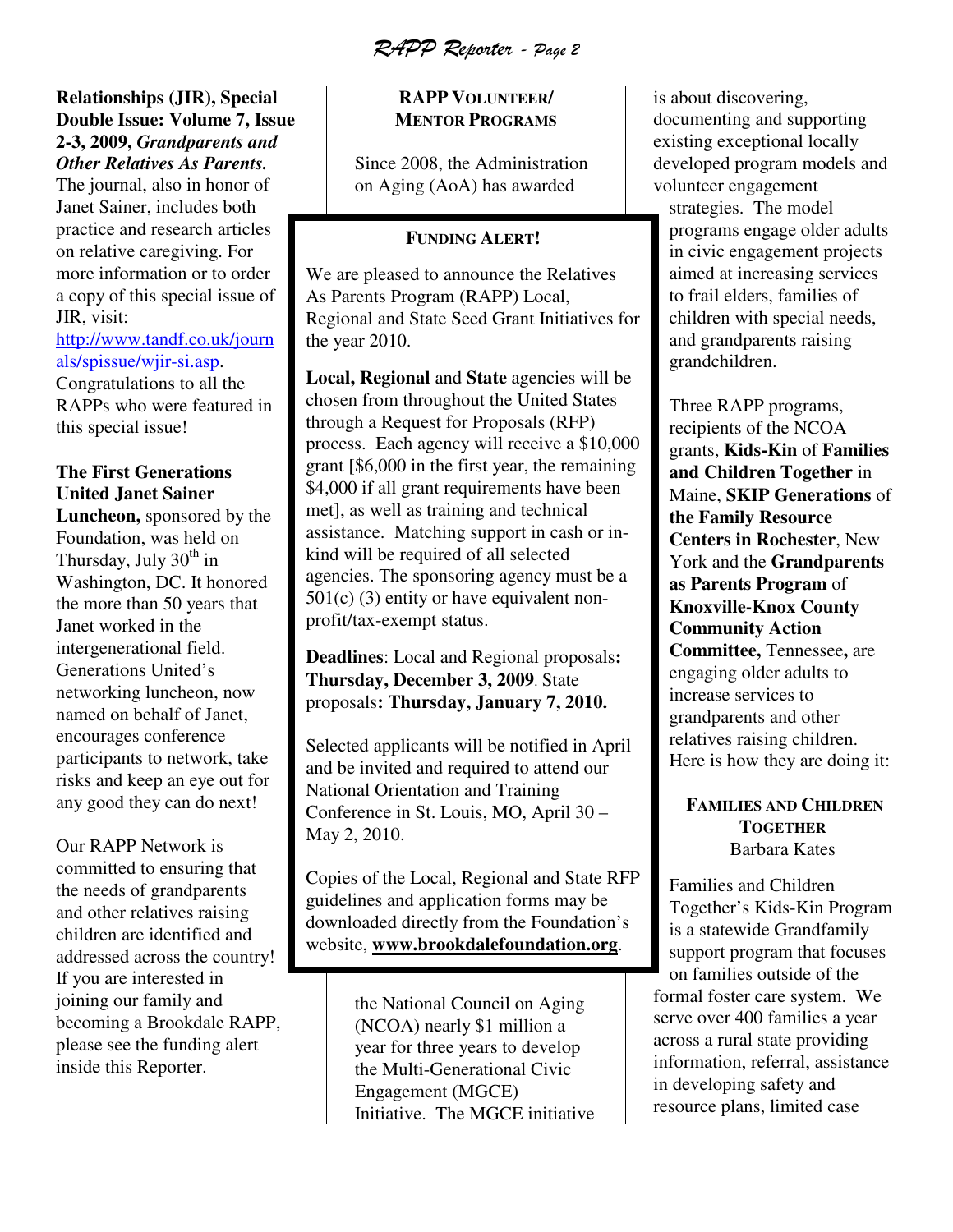RAPP Reporter - Page 3

management, as well as support groups, a library, volunteer peer support over the phone, and material assistance. We provide our resources through an efficient and effective model that is caregiver driven, strengths based, and very flexible.

The program has four staff members that are an efficient and effective team who continued to be challenged by increased numbers of people coming for help and relative caregivers returning with additional needs. In the past nine years, the program has not received a substantial increase in funding for its core services. Through our NCOA-MGCE grant, we are focusing on how to extend the program's resources to meet more needs. We are accomplishing this through increased support to volunteers so that they can expand their work with the agency and an increased number of volunteers to perform an increased number of jobs. Volunteers work with us in a variety of ways including clerical activities, organizing inkind donations and events to raise funds, facilitating support groups and training, and providing peer support. In 2008, Maine Kids-Kin had 46 volunteers and 37% had also received services from our program. In the first half of 2009, Maine Kids-Kin has already had 56 volunteers and 45% have also received services from our program. Below are

two examples of our volunteer projects.

Maine Kids-Kin is beginning year two of a Brookdale expansion grant to provide peer mentoring among grandfamilies. Many relative caregivers do not attend support groups. In our rural state, people may live hours from the nearest support group. We developed a project to provide emotional support to relative caregivers who do not attend our support groups. We call it the *Grandfamily to Grandfamily Project*. Volunteers complete a five hour training to raise awareness of listening skills, remain non-judgmental, accessing resources, understanding boundaries, and maintaining records. When relative caregivers call our office, we offer them the option of talking to another grandparent trained in supporting their peers. If the caller agrees, we will match him or her with a volunteer and the volunteer will begin with weekly contacts for the first month. The pair will then continue as needed for up to six months. We began matching pairs this year, but the initial survey from participants tells us how much they appreciate the volunteers and knowing they are not alone.

Some years ago, support group members started an emergency fund for grandfamilies in difficult financial situations when a small amount of money (under \$200) could make all the difference. As I write this article on a sunny August afternoon, volunteers are nearby having a yard sale to raise money for this fund. They are led by members of a volunteer group, our Wisdom Work Team. This team is developing ways that volunteers can make a difference for grandfamilies and enhance Maine Kids-Kin programming. There is no paid staff working on this yard sale. It is all volunteer run. Last month the same group organized a float in the Fourth of July Parade and handed out flyers about our program as well as proudly showed off their grandchildren on the float!

During the next two years of the Maine Kids-Kin NCOA-MGCE grant, we will develop a stronger infrastructure for our volunteers so that we can increase their numbers without an increase in paid staff. We will also increase the kinds of services provided by volunteers. We are planning for volunteers to provide family event programming and policy development. The most important lesson we have learned so far is not to limit what we think volunteers can do, but instead welcome them, build trust with them and then let their energy and insight take us to the next level.

*Barbara Kates is RAPP Coordinator for Maine Kids-Kin. For more information about Maine Kids-Kin's*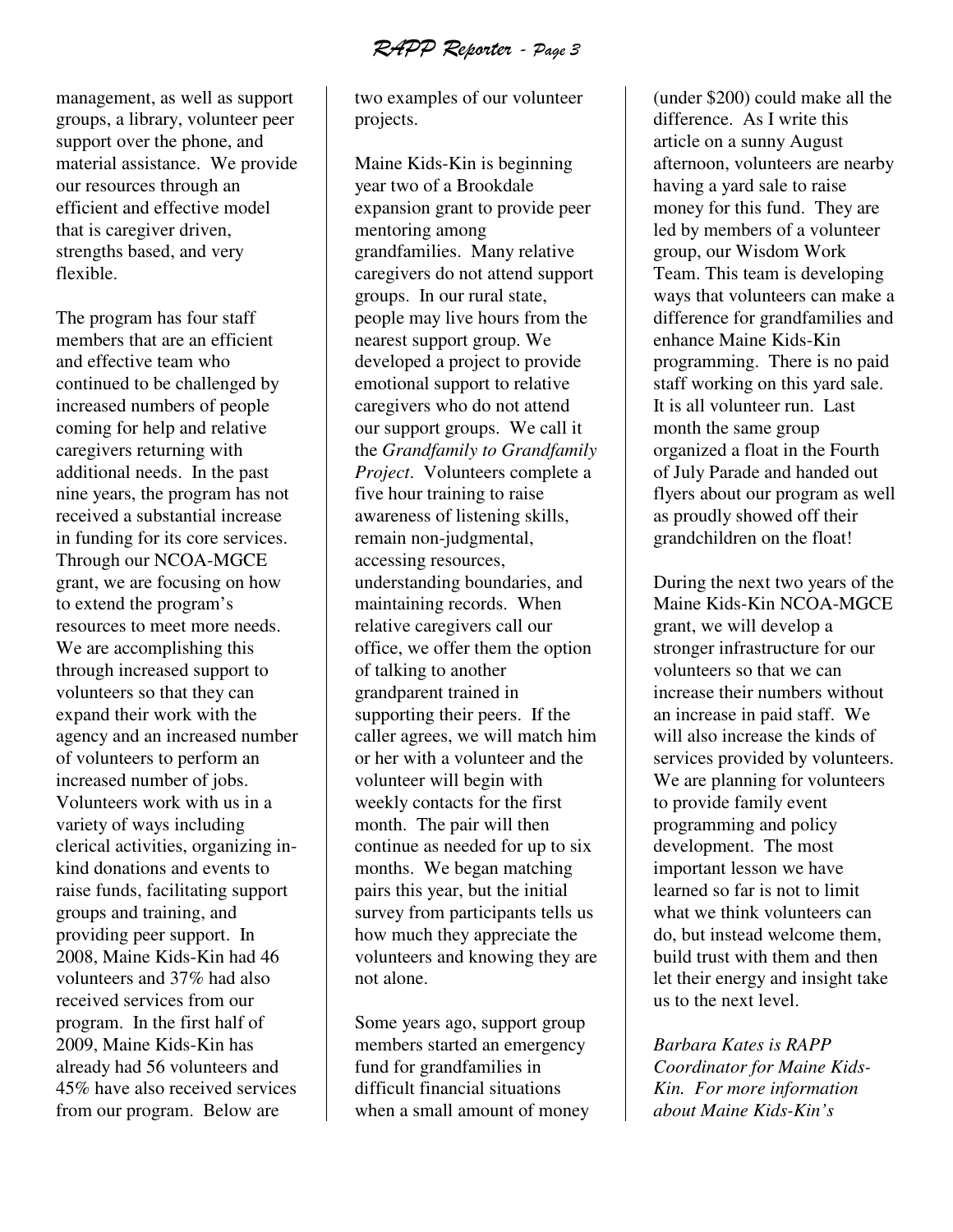RAPP Reporter - Page 4

*volunteer activities, contact Barbara Kates at 207-941-2347 or bkates@mainekids-kin.org*

# **FAMILY RESOURCE CENTERS OF CRESTWOOD SKIP GENERATIONS ROCHESTER, NY**  Linda James

Skip Generations, in Rochester, NY**,** provides educational/ support groups for grandparents and relative caregivers who are raising grandchildren or other relatives. It is a program of Family Resource Centers of Crestwood Children's Center, an affiliate of the Hillside Family of Agencies. Parenting education is an essential focus of Family Resources Centers (FRC), and the parenting groups in Skip Generations are designed to provide grandparents and relative caregivers access to services and information that will help them be better prepared to raise the children in their care.

Skip Generations has designed services to be offered on three levels: *Level I* - Basic Curriculum Groups, In-Home Mentoring Services by volunteer mentors, and Parent As Teachers Home Visiting (for those with children ages 0-5); *Level II* - Ongoing educational support groups, including more intensive parenting curricula; and *Level III* – Mentor Training, Consultation and Support Groups to train those who have graduated from both Levels I

and II to become mentors. Childcare during groups is provided as needed. The program has impacted participants by:

- $\checkmark$  enhancing caregiverchild relationships and permanency
- $\checkmark$  decreasing caregiver stress and isolation
- $\checkmark$  increasing child/family safety; and
- $\checkmark$  establishing acceptability and sustainability of kinship caregiving.

Participants can become part of the program at any time by attending group meetings or, for those unable to attend meetings, through mentor home visits.

Educational offerings include the 12-week basic curriculum groups as well as the evidencebased Parents as Teachers home-visiting parent education and family support program which continues for families with children up to age five. The second level of services is designed to meet specific needs of the group and may include such programs as Effective Black Parenting Program*, Los Niño's Bien Educados*, and the Incredible Years parenting program. Level III training will prepare kinship caregivers who have participated in the first levels of service to become mentors providing home visiting.

One of the most innovative approaches of Skip Generations is the volunteer mentor program. Because many kinship caregivers are isolated, unaware of available services, or unable to attend group meetings, Skip collaborated with the University of Rochester Medical Center's Department of Psychiatry to design a Mentor Training Program to educate kinship caregivers as mentors to bring supportive services into the home. This new volunteer program began two years ago with the training of ten grandparents who were also Skip Generations participants. For over a year now they have been actively providing support, education and advocacy to other grandparent kinship caregivers.

Volunteers participate in a 15 week course which trains them to become leaders and role models to other kinship caregivers. Through this training, volunteers learn about various resources available within the community as well as how to teach parenting skills and techniques to help grandparents advocate for the children in their care. Training is enhanced by incorporating elements of Cornell University's Family Development Credential (FDC) curriculum, which focuses on family development, worker self-empowerment, building mutually respectful relationships with families, communicating with skill and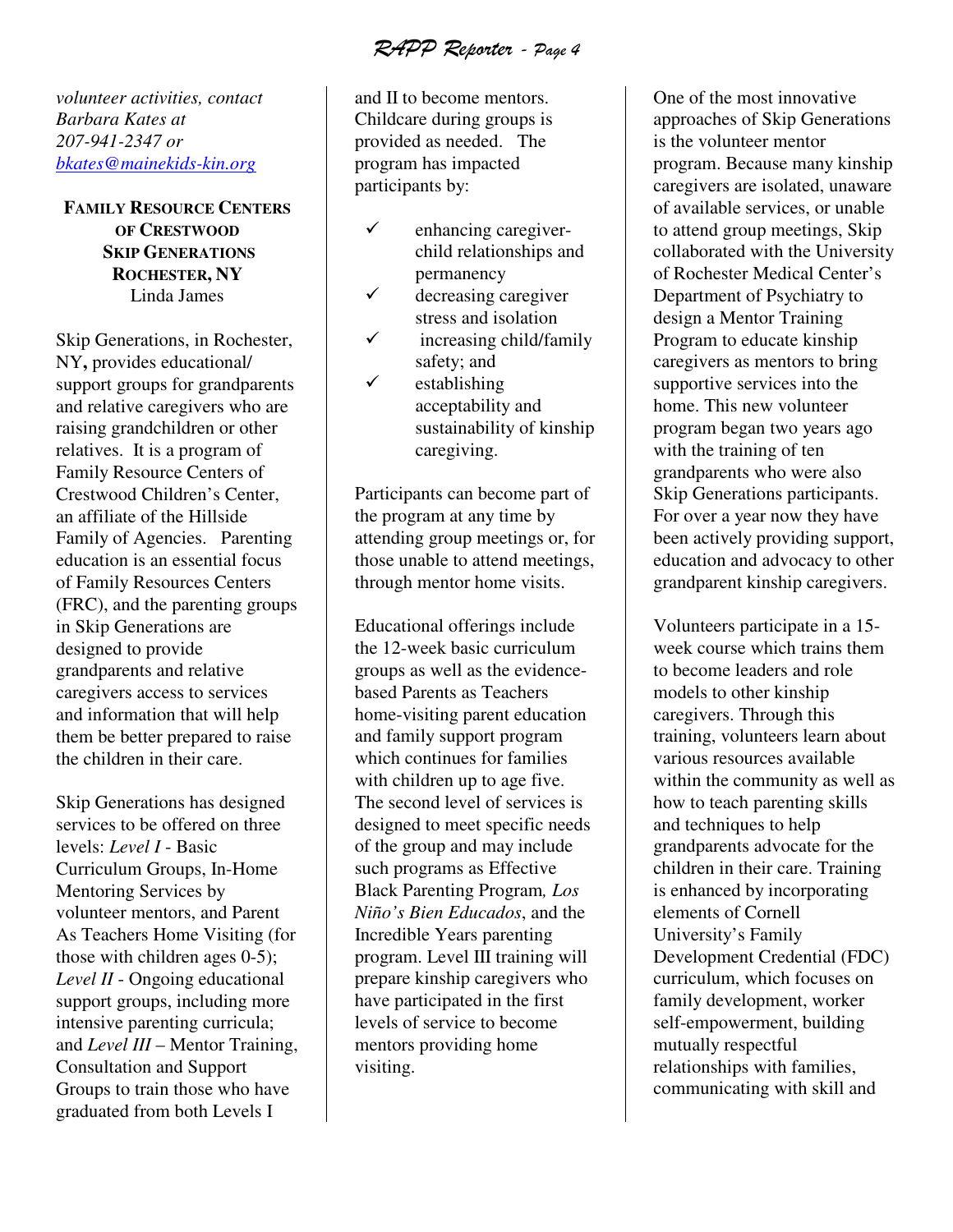RAPP Reporter - Page 5

heart, and helping families access specialized services.

After completing Mentor Training, volunteer mentors provide home visiting services and attend weekly mentor support groups. At these sessions, mentors have the opportunity to consult on stumbling blocks they are encountering, to receive feedback and support, and to check in with the Program Coordinator, who facilitates these meetings to ensure high quality of service, as well as volunteer satisfaction and wellbeing. Additionally, a University of Rochester Psychology Postdoctoral Fellow provides psychological consultation during these sessions.

On the home visits, mentors provide health information, are able to recognize specific signs of mental and physical health, and provide guidance to assist with these issues. One goal of the mentoring program is that, through the connection and linkages made with the mentors, the mentees will feel engaged enough to join the core curriculum group. To ensure safety on home visits and access to transportation for all mentors, they work in teams of two to provide twice-monthly visits to each mentee. Each Mentor Team is assigned two families to visit. Although the effectiveness of the new program has not been documented by research, an

initial survey found that mentees strongly agreed they had received empathy and support, learned how to better advocate for themselves and the children in their care, and received information about resources in the community. They also reported learning how to relieve stress and to use more effective parenting skills.

*Linda James is RAPP Coordinator of SKIP Generations. For more information on Skip Generations volunteer activities, contact Linda James at Ljames@hillside.com.* 

# **Knoxville-Knox County Community Action Committee (CAC), TN** Edna Eickman

The Grandparents as Parents Program of the Knoxville-Knox County Community Action Committee (CAC), created in August 2000 with a grant from the Brookdale Foundation, was the first program in Tennessee to offer services to specifically meet the needs of grandparent and relative caregiver families. It became clear during discussions at *Grandparent to Grandparent* support meetings that grandparents found the processes of petitioning Juvenile Court for custody of at risk related children, or attending school meetings for children in Special Education, particularly confusing, intimidating and emotionally charged.

In 2007, the *Volunteer Advocacy Corps*, was created as an innovative way to assist grandparents and relative caregivers through these difficult events. As a component of the core Grandparents as Parents Program, the Volunteer Advocacy Corps has enabled us to better serve families and expand roles for mature volunteers by utilizing their skills, interests and experience. To implement the plan, we consulted with the Knox County Juvenile Court and the Knox County Schools to obtain their endorsement and their commitment to train our carefully screened Volunteer Advocates.

We initially recruited eight Volunteer Advocates, five were grandparents raising grandchildren and three had been volunteer mentors for grandparent families. Following their orientation and screening, the volunteers participated in a structured training program, developed to give them a strong feeling of civic engagement. We traveled as a group by CAC van for training at Juvenile Court and had a tour of the facility as well as at Court Appointed Special Advocates (CASA). We also toured school facilities and received training on how to assist grandparents participate in Individual Education Plan (IEP) meetings for their grandchildren in special education. Following each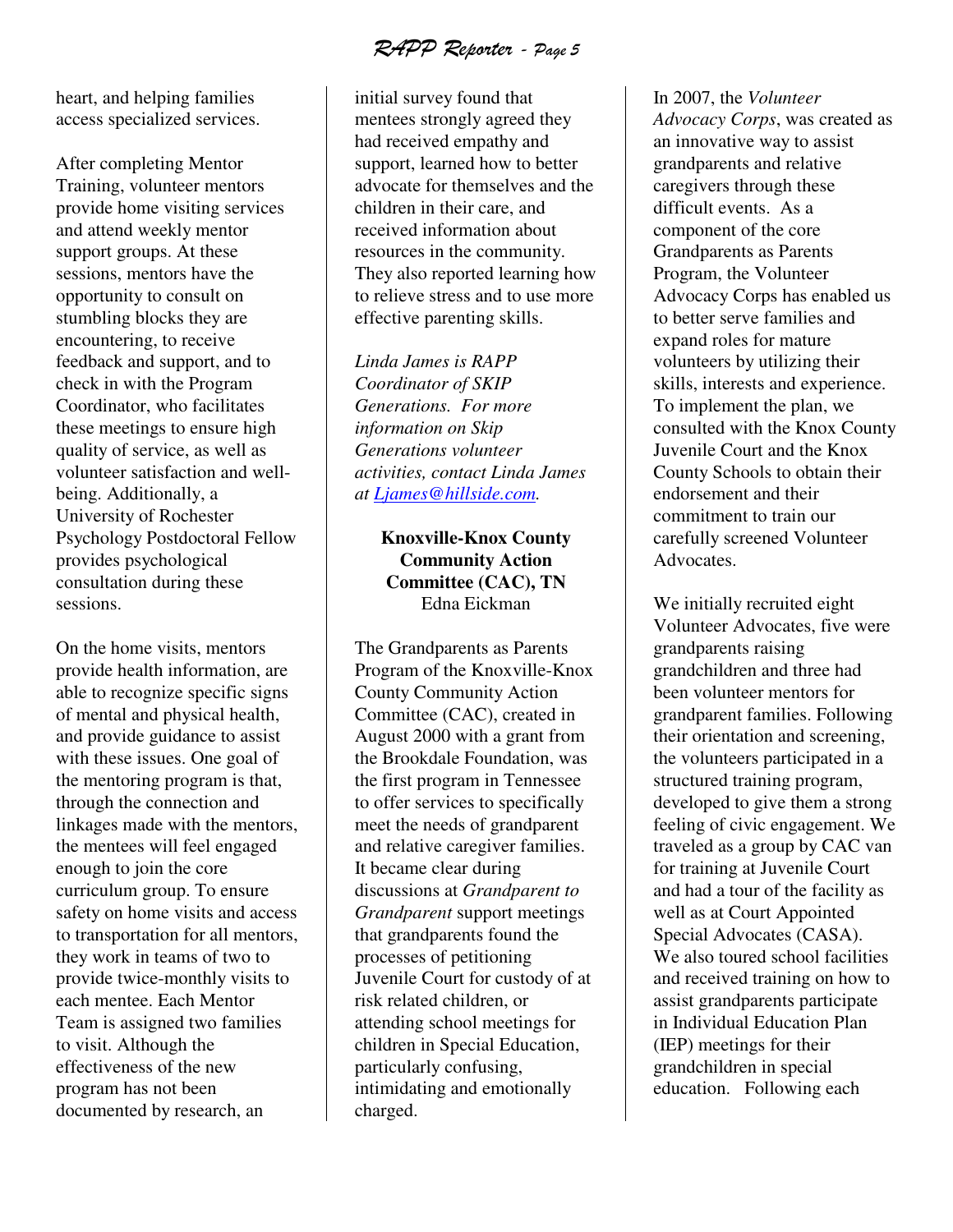RAPP Reporter - Page 6

training module, we returned to CAC for lunch and an evaluation of each training session.

All Volunteer Advocates have proven enthusiastic, dependable and flexible enough to accommodate unpredictable and often urgent advocacy meetings. A Grandparent As Parent Program staff member and Volunteer Advocate meet with adult family members to discuss their concerns, the options available to them, and guide them through the Juvenile court or IEP process. Volunteer Advocates will also accompany relative caregivers to Juvenile Court or their child's IEP school meetings. Volunteer Advocates have met with more than 50 grandparents and relative caregivers since the program was implemented, while 20 additional families have been assisted with Juvenile Court and IEP information by program staff or advocates.

Our volunteers continue to value the services they provide and will have an important role in training the new class of volunteers we are currently recruiting.

*Edna Eickman is RAPP Coordinator of Knoxville-Knox County's RAPP. For more information on Knoxville-Knox County Community Action Committee's volunteer program, contact Edna Eickman at edna.eickman@knoxcac.org*

# **FINDING MENTORS FOR YOUTH IN RAPP PROGRAMS**  Dr. Susan G. Weinberger Mentor Consulting Group

September, the month when our thoughts turn to the end of summer and the start of a new school year for hundreds of thousands of youth that are being raised today by their Grandparents, Great Grandparents and other relatives.

This is also the month that most site-based mentoring programs throughout the United States expand their efforts. Directors have typically recruited their compliment of new mentors during the summer and are now asking teachers in schools and agency staff of Boys & Girls Clubs, the YMCA and after school programs to recommend youth to be matched with a mentor. Now is the time for RAPP to jump on board with a list of children you know might benefit from a support system in their lives.

Relatives as Parents Program staff should recommend youth that would realize their potential if they were matched with a mentor this year. The mentors will work weekly with youth as positive role models and advocates. They may help with homework, social skills or just having fun. The pairs will work together, to, for example, improve a youth's attendance in school and relationships with

their peers. Mentors will instill character, confidence and competence in the youth. Based on the research, the youth, known as "mentees," will improve their attitudes, academic performance, school attendance, self-esteem and avoid risky behavior.

How do you find a mentor for the youth you serve? Start your inquiry with the programs listed below:

- 1) Local school district
- 2) Boys & Girls Club
- 3) United Way Agency
- 4) Volunteer Center
- 5) Big Brother Big Sister Agency
- 6) Churches
- 7) Visit:

www.mentoring.org, the website of MENTOR, National Mentoring Partnership. Insert your zip code under the "find a mentor" section and learn what is available in your town.

When contacting one or all of these agencies about the availability of mentors, ask each potential organization if it incorporates the "*Elements of Effective Practice*," the quality assurance standards of mentoring. These standards have been established by a group of experts to ensure maximum protection for all involved in the program. The MENTOR/National Mentoring Partnership website outlines the principles. Make sure that programs carefully screen (including criminal background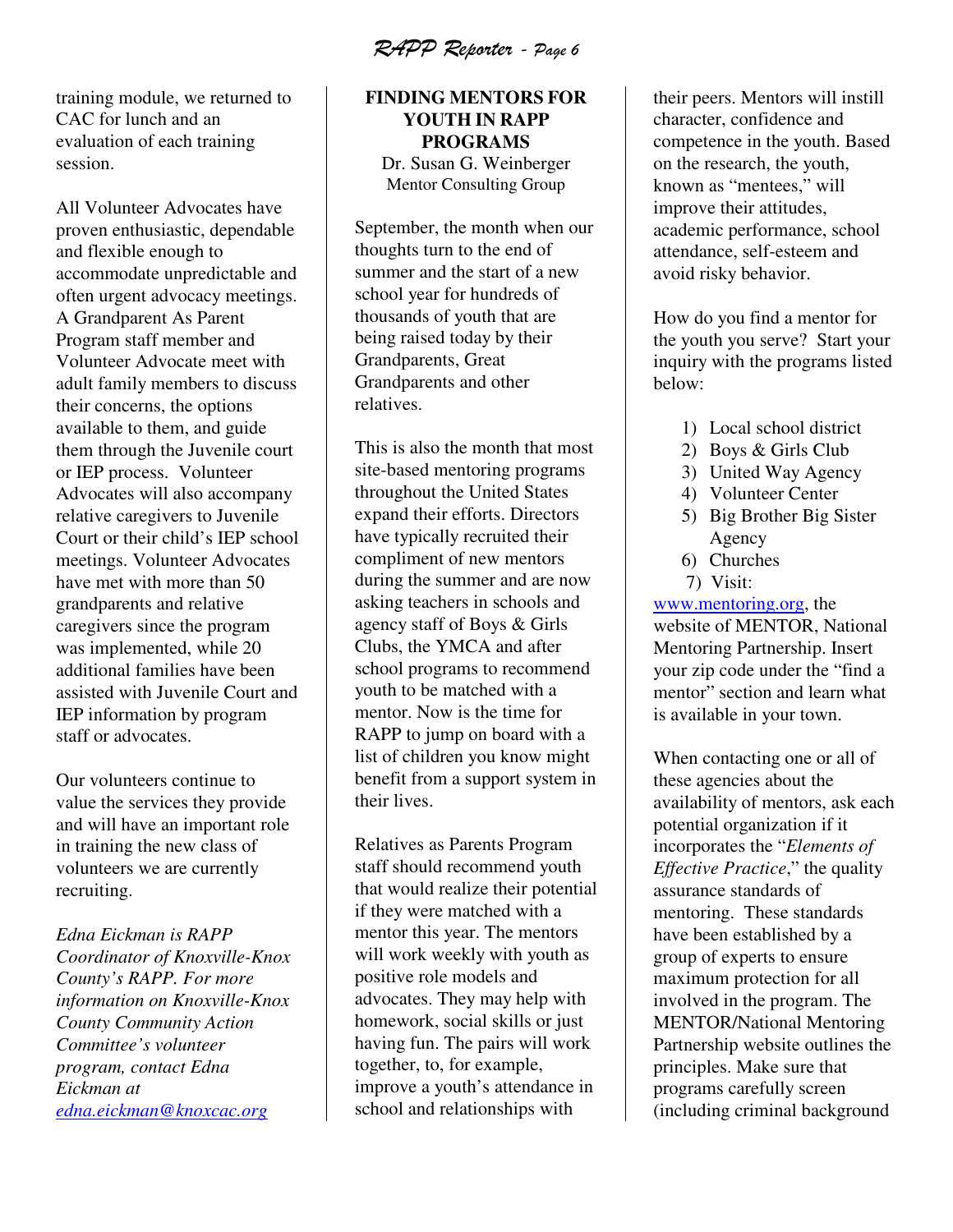RAPP Reporter - Page 7

checks), train, and match mentors and youth, and provide on-going monitoring and supervision of the matches.

It is my dream that every child in America that can benefit from a mentor will have one. The more mentors children have in their lives, the more likely that they will grow up to be well-rounded and productive citizens.

Remember that Dr. Mentor is always a phone call or e-mail away to help you begin the process. Just contact me and I will assist in any way that I can.

*Dr. Susan G. Weinberger is a leading authority on mentoring. For more information about mentoring programs for grandparents, great grandparents and other relative caregivers, contact Dr. Mentor. Susan can be reached as follows: Dr. Susan G. Weinberger President, Mentor Consulting Group 3 Inwood Road Norwalk, CT 06850-1017;* 

*DrMentor@aol.com; www.mentorconsultinggroup.com; or (203) 846-9608.* 

#### **NUTRITION AND PHYSICAL ACTIVITY REFERENCES AND RESOURCES**

Action for Healthy Kids. www.actionforhealthykids.org/ A public-private partnership of over 60 national organizations and government agencies addresses the epidemic of overweight youth by focusing on changes in schools to improve nutrition and increase physical activity.

American Dietetic Association. Includes written materials and an online network where you can locate a registered dietitian in your area; www.eatright.org

Shield J, Mullen M. ADA Guide to Healthy Eating for Kids: How Your Children Can Eat Smart from 5-12; 2002.

Healthy Habits for Healthy Kids: A Nutrition and Activity Guide for Parents; 2008.

Kosharek SM. If Your Child is Overweight: A Guide for Parents,  $3<sup>rd</sup>$  ed.; 2006.

Nationwide Nutrition Network: Find dietitians who specialize in childhood obesity in your area of the country.

Barlow SE, et al. Expert committee recommendations regarding the prevention, assessment, and treatment of child and adolescent overweight and obesity: Summary report. *Pediatrics.* 2007; 120 (suppl 4): S164-S192.

Baumer EM. Using the Zimbabwe hand teaching method with an urban Austrian population. Diabetes Spectrum. 1999; 12(3): 185-8.

Building Healthy Families: Step by Step. A 6 part video series with supporting materials to help families create healthy home food environments. In English and Spanish. USDA funded; Baylor College of Medicine; Children's Nutrition Research Center: http://www.bcm.edu/cnrc/buildinghealthyfamilies/

Decreasing fat, sugar and increasing fiber in recipes; cooking healthier with families using some of their favorite foods; University of Nebraska's Cooperative Extension in Lancaster County. Food Reflections Newsletters on a variety of topics: Family Meals Nourish Body and Soul; Add a Little SPICE (& HERBS) to Your Life! http://www.lancaster.unl.edu/food

> **17 SOLUTIONS FOR ADDRESSING CHILDHOOD OBESITY** Jana Kicklighter, PhD, RD

Everyone has heard the alarming statistics about the increases in childhood and adolescent obesity over the past 20 years. Even more disturbing is the likelihood that the majority of overweight youths

will become obese adults. Obesity is associated with significant health problems in both childhood and adulthood, making prevention of childhood obesity a public health priority.

Most cases of childhood obesity are caused by an energy imbalance: eating too much and engaging in too little physical activity. The good news is that there are many causes of this energy imbalance which can be

addressed in a variety of ways. The most appropriate way to address childhood obesity is to emphasize healthy food choices, rather than restrictive eating patterns, to foster moderation versus overconsumption, and to encourage increased physical activity and less time spent on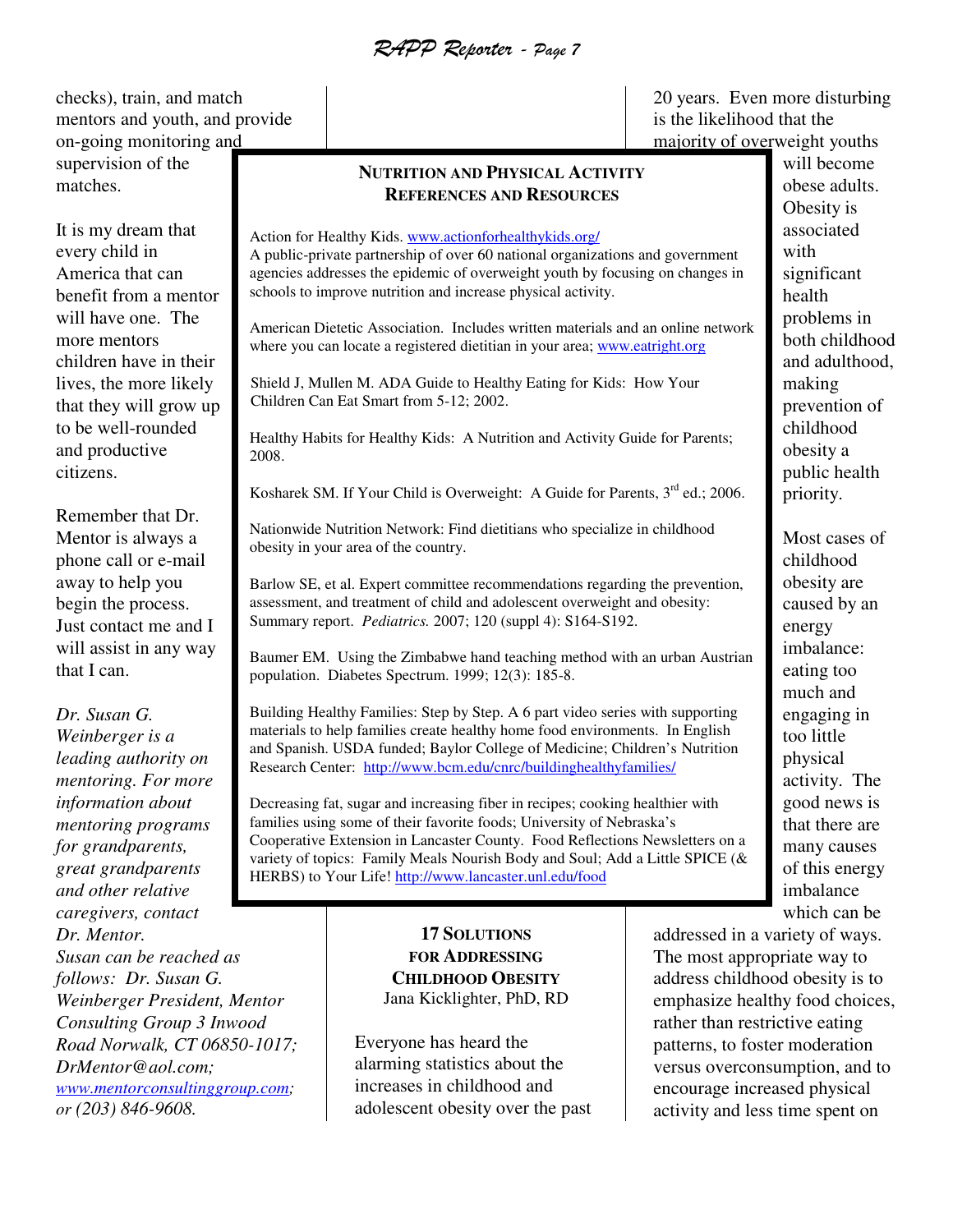RAPP Reporter - Page 8

sedentary activities. Here are 17 possible solutions for you to consider when working with grandfamilies to either prevent or address childhood obesity.

#### **SOLUTION #1**

Eat meals three times per day. Regular meals can help children eat fewer snacks of high calorie, high fat and high sugar foods. Breakfast consumption is particularly important because it improves diet quality, cognitive abilities and academic performance in school.

#### **SOLUTION #2**

Have a family meal at least once a day. Make mealtimes pleasant and use them as a time for sharing and caring. Turn off the TV and don't answer the phone during mealtimes. Don't use food as a reward or punishment. Avoid the clean plate club. Don't nag or push children to eat. Also, don't restrict the amount of food a child eats during meals, but let the child control

how much he consumes. This is how children learn selfcontrol. Help the child learn when he is physically hungry and when he feels satisfied.

# **NUTRITION AND PHYSICAL ACTIVITY REFERENCES AND RESOURCES (CONTINUED)**

Eat Smart Play Hard. USDA, FNS. Encourages and teaches kids and adults to eat healthy and be physically active every day. www.fns.usda.gov/eatsmartplayhard

Kicklighter J, Whitley D, Kelley S, Shipskie S, Taube J, Berry R. Grandparents raising grandchildren: A response to a nutrition and physical activity intervention*. Journal of the American Dietetic Association.* 2007; 107: 1210-1213.

Curricula for parents and youth; handbooks and tip sheets for parents: Families Finding the Balance: Parent Handbook; focuses on healthy eating, increased physical activity and decreased screen time. Includes Go, Slow and Whoa Food Guide Publications from Jana Kicklighter's work with Project Healthy Grandparents (http://www2.gsu.edu/~wwwalh/)

FDA's Spot the Block campaign; urges children and adolescents to look for the Nutrition Facts Label on food packages; www.cfsan.fda.gov/~dms/spotov.html

Heart Healthy Cooking – African American Style. Washington, DC: US Department of Health and Human Services; 2002. NIH Publication No. 02- 3792.

http://www.nhlbi.nih.gov/health/public/heart/other/chdblack/cooking.htm

MyPyramid for Kids; USDA. Visual of food groups and how many servings from each group are needed each day for different age groups; http://www.cnpp.usda.gov/MyPyramidforKids.htm

National Foot ball League. PLAY 60; National youth health and fitness campaign encouraging youth fans to be active for at least 60 minutes a day; http://www.nflrush.com/health/programs

Policy and Environmental Changes; changes in communities, work sites and schools; www.cdc.gov/nccdphp/dnpa/obesity/

Portion Distortion Quiz**.** NHLBI: NIH. A quiz on how portion sizes have changed over the past 20 years; http://hp2010.nhlbihin.net/portion/

#### **SOLUTION #3**

Plan meals a week at a time and use these 3 star guidelines for both meals and snacks: Include more than 1 food group; limit

fat and sugar; and include fruits,

vegetables and whole grains. Examples are a breakfast parfait, with low fat yogurt topped with berries and low fat whole grain granola. Or make tacos, with whole wheat tortillas, pinto beans and taco sauce, reduced fat cheese, and shredded lettuce and chopped tomatoes. Make meals quick and easy and get everyone involved in the preparation of the meal. This is a great way to teach cooking skills and table manners to children.

**SOLUTION #4**

Follow the golden rule of Ellen Satter, author of *Secrets of Feeding a Healthy* 

*Family***,** regarding the appropriate division of responsibility related to food and eating (Satter, 1999). She states that adults are responsible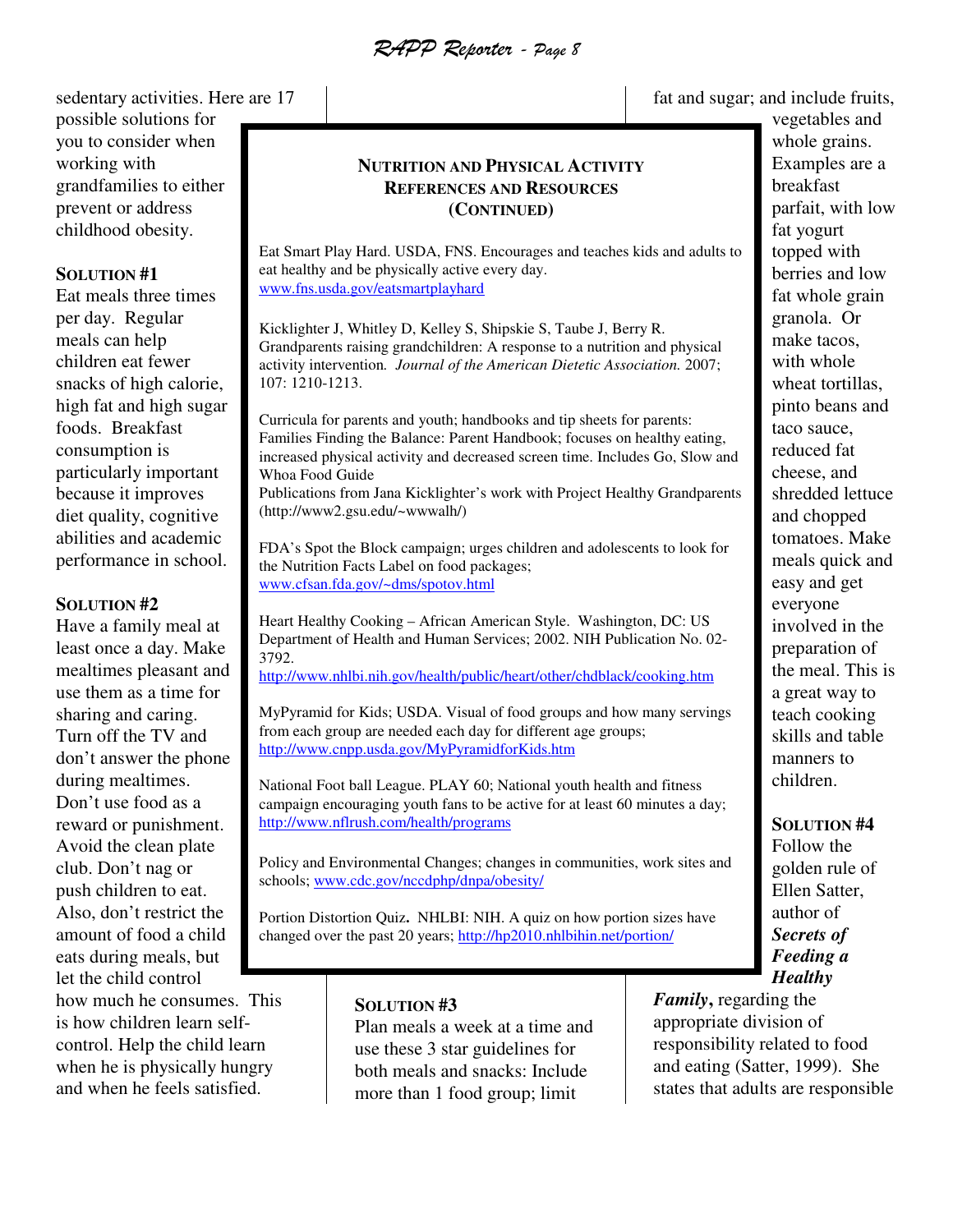RAPP Reporter - Page 9

for the what, when and where of feeding and children are responsible for whether, what and how much to eat from the foods provided. Also, don't cater to children. Meals should be for adults and children should be expected to join in. Children learn to like a variety

of foods by being repeatedly exposed to them. Remember that adults should be good role models for healthy food choices.

#### **SOLUTION #5**

Teach children to eat slowly. Encourage them to take small bites, to chew thoroughly, and to put down their fork between bites. It takes 20 minutes for the brain to get the message that your body is getting food and is feeling full.

# **SOLUTION #6**  Use **MyPyramid for Kids** to help determine

which foods and how much to serve to children (http://www.cnpp.usda.gov/My PyramidforKids.htm). Include foods from each food group every day. Have children eat more foods from the grains, vegetables, fruits, and low-fat or fat-free milk groups.

# **SOLUTION #7**

Increase intake of whole grain foods. They contain a lot of fiber which helps you feel full. Examples include whole grain bread versus white bread,

oatmeal, brown rice and low-fat popcorn. On packaged foods, look for those with at least 3 grams of fiber per serving.

#### **SOLUTION #8**

Increase vegetable intake and choose vegetables that are dark green, yellow and orange. Keep

# **NUTRITION AND PHYSICAL ACTIVITY REFERENCES AND RESOURCES (CONTINUED)**

Satter E. Secrets of Feeding a Healthy Family. Madison, WI: Kelcy Press; 1999.

Test tube visual comparisons of sugar, fat and fiber in various foods; food models which illustrate appropriate portion sizes; http://www.enasco.com/nutrition/

Vos MB. The No-Diet Obesity Solution for Kids. MD: AGA Institute Press; 2009.

We Can! Ways to Enhance Children's Activity and Nutrition. National Institutes of Health; National Heart, Lung and Blood Institute; 2005. http://www.nhlbi.nih.gov/health/public/heart/obesity/wecan/

Kicklighter J, Whitley D, Kelley S, Lynch J, Melton T. A home-based nutrition and physical activity intervention for grandparents raising grandchildren: A pilot study. *Journal of Nutrition for the Elderly*. 2009; 28: 188-199.

> raw vegetables cut up in the refrigerator for snacks, such as baby carrots and celery sticks. Serve with a low-fat dip or salad dressing. Let children help prepare snacks and they will be more likely to eat them.

#### **SOLUTION #9**

Serve a variety of fruits, including fresh, frozen, canned (in light syrup or in their own juice) or dried. Based on recommendations from the American Academy of Pediatrics (AAP), limit fruit

juice to 4-6 ounces for 1-6 year old children and 8-12 ounces for 7-18 year olds. Choose 100% fruit juice versus fruit drinks or fruit punch.

#### **SOLUTION #10**

Choose lean protein, such as low fat turkey, chicken, and

> fish. Use more dry beans and peas by serving them on salads or putting them into soups.

# **SOLUTION #11**

Choose healthy oils, such as those in fish and nuts, and use liquid oils in cooking, like olive, canola, corn and soybean oil.

# **SOLUTION #12**

Don't sugar coat it. Added sugars add calories but very few nutrients. Look at the ingredient list on

food packages and choose foods and beverages that don't have sugar or sweeteners as one of the first ingredients. Also, look for ingredients ending in "ose" such as sucrose, fructose and dextrose to determine how many different sugars are in the food. Avoid products with several different sugars listed.

# **SOLUTION #13**

Use appropriate portion sizes. Remember that 100 extra calories per day can lead to a weight gain of 10 pounds per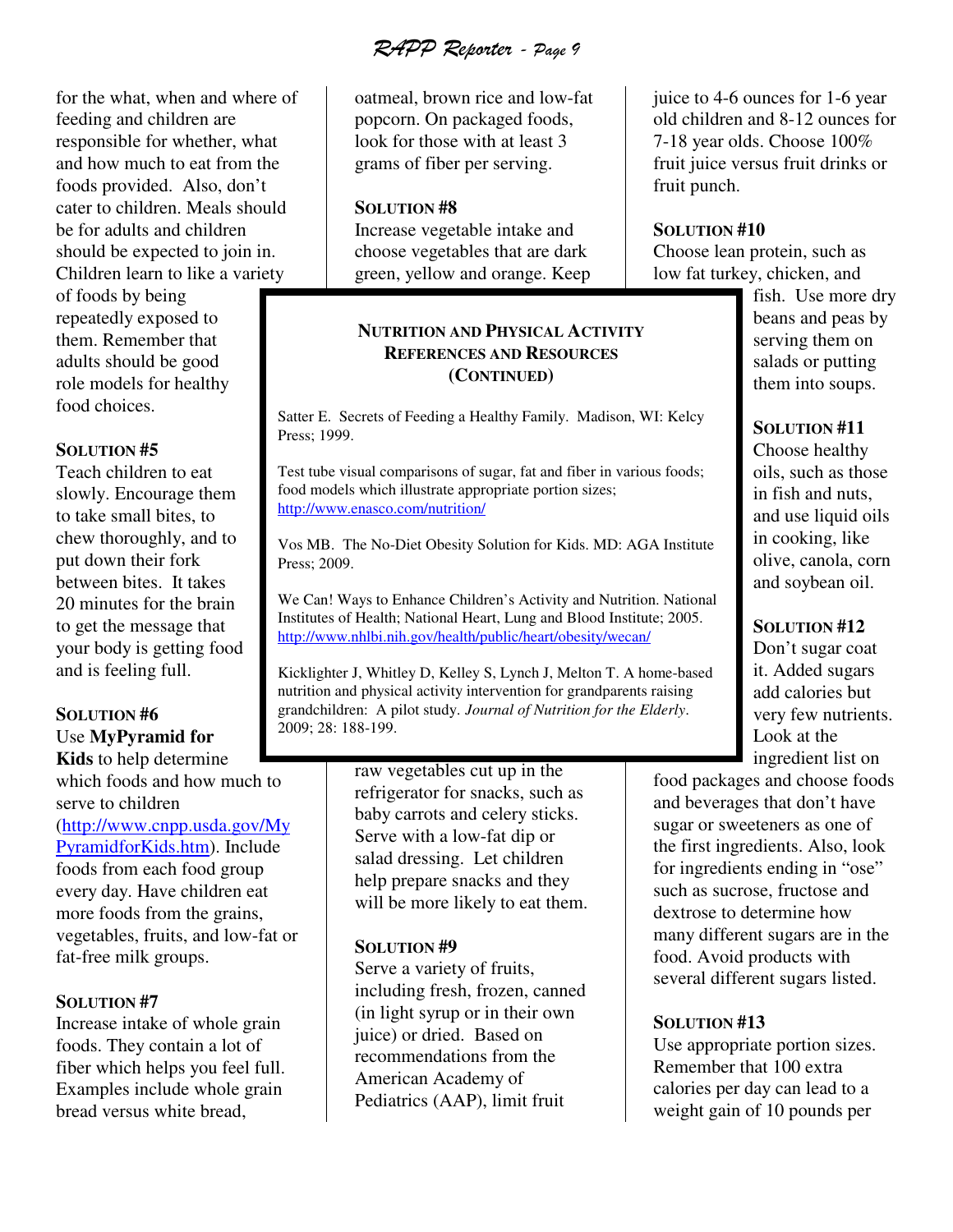RAPP Reporter - Page 10

year. Learn to visualize portion sizes by using common household items, i.e. 1 c dry cereal = size of 1 baseball;  $\frac{1}{2}$ cup rice  $= 1$  tennis ball; medium size piece of fruit  $= 1$  tennis ball; 3 oz meat, poultry or  $fish =$ deck of cards. Or, learn the **Hand Jive**! a technique developed in Zimbabwe, Africa where: 2 hands cupped together  $=$  serving of vegetables; fist  $= 1$ medium fruit or 1 cup rice; size of palm of hand and thickness of hand  $= 1$ , 3-ounce portion of meat (Baumer, 1999).

#### **SOLUTION #14**

Limit eating out, especially at fast food establishments, to once a week. Also, when eating out, make healthier choices and portion control priorities. For example, build a healthier sandwich by choosing whole wheat bread and lean turkey and adding lettuce and tomato. Use mustard in the place of mayonnaise. Practice portion control by sharing an entrée or taking home a "doggy" bag.

#### **SOLUTION #15**

Decrease screen time (television, computers, movies and video games) to less than 2 hours a day for children 2 years and older and none for children less than 2, based on American Academy of Pediatrics guidelines. Remove the TV and computers from child's bedroom. The odds of being overweight are higher for youth reporting higher amounts of TV viewing. Also, establish rules, such as no eating while

watching TV or working on the computer. Turn on the stereo instead of the TV to encourage children to dance.

#### **SOLUTION #16**

Increase family physical activity which provides lots of benefits for both adults and children. American Academy of Pediatrics recommends 60 minutes most days of the week. Build physical activity into family routines, such as taking a walk after dinner or a weekend trip to the park. Make it fun – visit a water park or go skating**.**  Encourage children to play outside**.** Build activity into children's daily routines, such as walking the dog, taking the stairs versus the elevator, and doing chores, such as taking out the trash.

#### **SOLUTION #17**

Have the family use a family contract and identify a specific behavior they want to change. Have them write down a specific, realistic, and measurable goal and track progress using food and activity logs. Reward desirable behaviors with nonfood prizes. Have the family identify barriers they might face in trying to change the behavior and brainstorm ways to overcome the barriers. For most people, the common barriers include lack of skills, lack of time, and lack of money. Examples of specific behaviors include: Eat fruit as an afternoon snack. Limit fast food to once/month. Turn off

the TV during dinner. Switch from soda to water or low-fat milk. Eat 5 or more servings of fruits and vegetables a day. Examples of non-food rewards include: a trip to the pool; family movie night; or bowling.

In addition to these solutions, grandparents and other relatives raising children can be encouraged to become advocates for community and social change which supports the behaviors related to healthy eating and physical activity. Examples of advocacy efforts include: getting sidewalks in neighborhoods; planting community gardens; developing a walking school bus program; banning soft drinks in schools; teaching nutrition education in schools; lobbying for healthier options in restaurants and for more regulation of food advertisements targeted to children. Remember that even small changes and simple steps, implemented on a consistent basis, can result in progress toward solving the obesity problem.

*Jana Kicklighter is Associate Professor, Division of Nutrition, Georgia State University, Atlanta, Georgia. She can be reached at: jkicklighter@gsu.edu*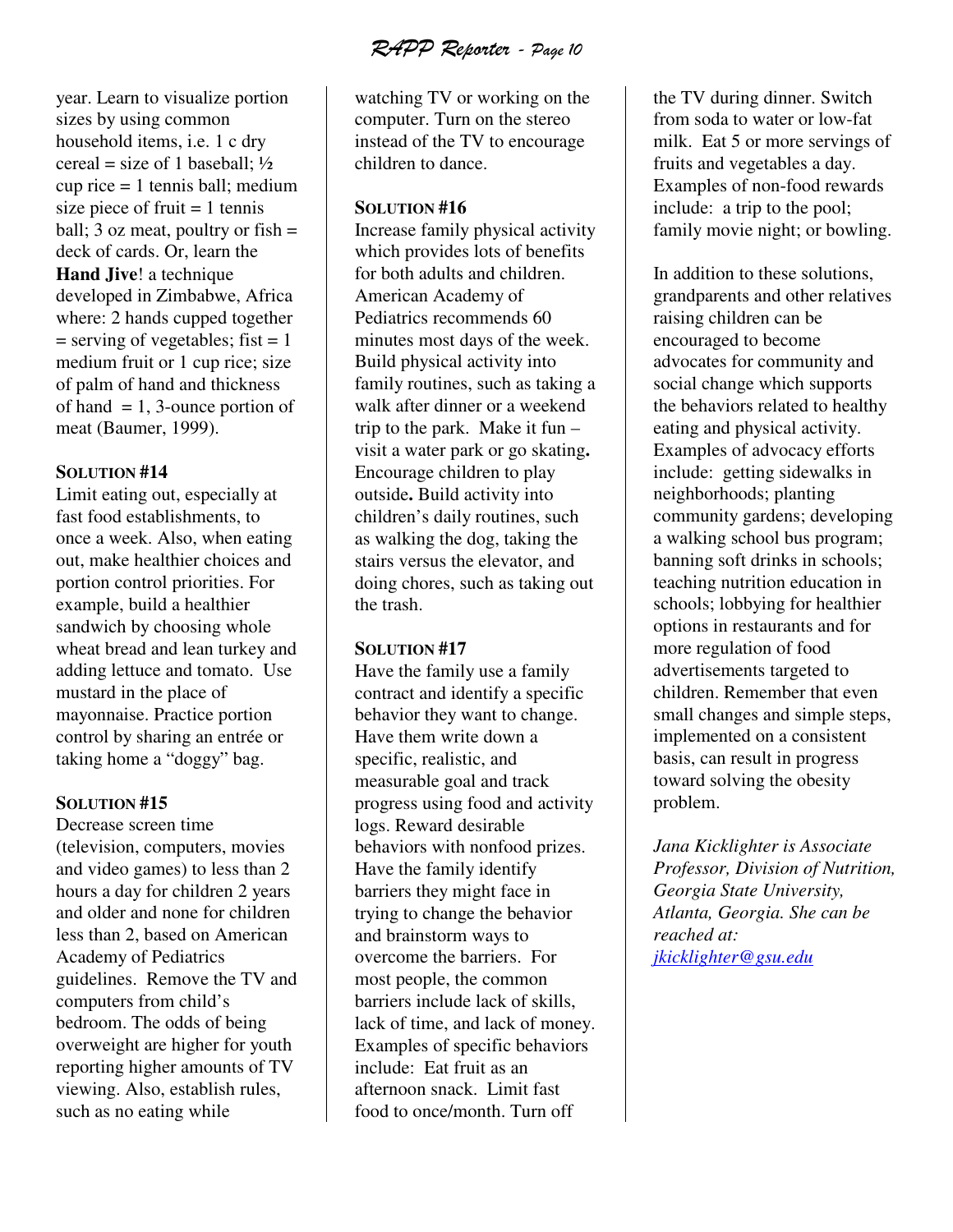RAPP Reporter - Page 11

# **HEALTH & WELLNESS PARTNERSHIP** Donna Fedus The Consultation Center

Grandparents and other relatives raising children tend to "back burner" their own needs in favor of focusing on the children in their care. As they age, relative caregivers are at increased risk of developing chronic diseases. Eighty-eight percent of individuals over age 65 have at least one chronic health condition (CDC, 2008). In addition, there is an undeniable connection between emotional and physical health. One recent study found that mental stress, namely anger, can lead to heart problems. People who have problems coping with their anger or aggravation were found to be at ten times heightened risk for future heart arrhythmias than those without such anger problems (Lampert R, Shusterman V, Burg M, et al., 2009).

Preventing chronic diseases from occurring in the first place is optimal. However, early detection and disease management at the least medically complex and least costly juncture are especially important for relative caregivers who develop chronic diseases. These caregivers provide the safety net for 6 million children nationwide (Grandfacts, 2007). Grandparents who pay attention to their health care needs can boost their own health, enhance their ability to provide longterm care for the children, and offer a positive role model for future generations.

Promoting health among relative caregivers is one key to The Consultation Center's RAPP, which operates at the intersection of kinship and aging issues. Discussion at support groups often turns to health issues. Grandparents surveyed reported a high level of interest in participating in health and wellness activities. They also described encountering numerous barriers that interfered with taking action, including limited time and energy to research and participate in such activities. Their time is primarily structured around the children's needs, learning about changing educational, legal and pediatric medical systems, dealing with complex family issues, and often holding down their own jobs.

The problem we sought to impact was how to promote health among Greater New Haven area kinship caregivers. Our solution was to partner with another organization who shared our mission of health promotion for seniors. We partnered with *Care Card*, a local senior membership program at the *Hospital of Saint Raphael in New Haven*. The Agency on Aging supported the effort by providing assistance in program development and outreach. Partnerships between RAPPs and hospital based

senior membership programs can be replicated in many other parts of the country.

#### **WHAT'S A SENIOR MEMBERSHIP PROGRAM?**

Most senior membership programs offer a slate of benefits including free or discounted health education programs, preventive health screenings, exercise and nutrition classes, assistance processing medical claims, inpatient amenities, and publications tailored for seniors' health. While specific benefits may vary, these programs have at their core an interest in promoting the health and well being of seniors in their community.

#### **HIGH WIN-WIN POTENTIAL**

It's easy to see how grandfamilies win. Caregivers gain access to high quality health information, access to a variety of health care providers beyond the typical 7-10 minute physician office visit, options for second opinions, increased awareness of reducing risk and enhancing protective factors, and the opportunity to benefit from group discussions. There's also a secondary benefit for both grandfamilies and health providers. The partnership has allowed providers, including nurses, physical therapists, nutritionists, and audiologists, to gain a firsthand understanding of the complex needs of grandfamilies. This enhances their ability to provide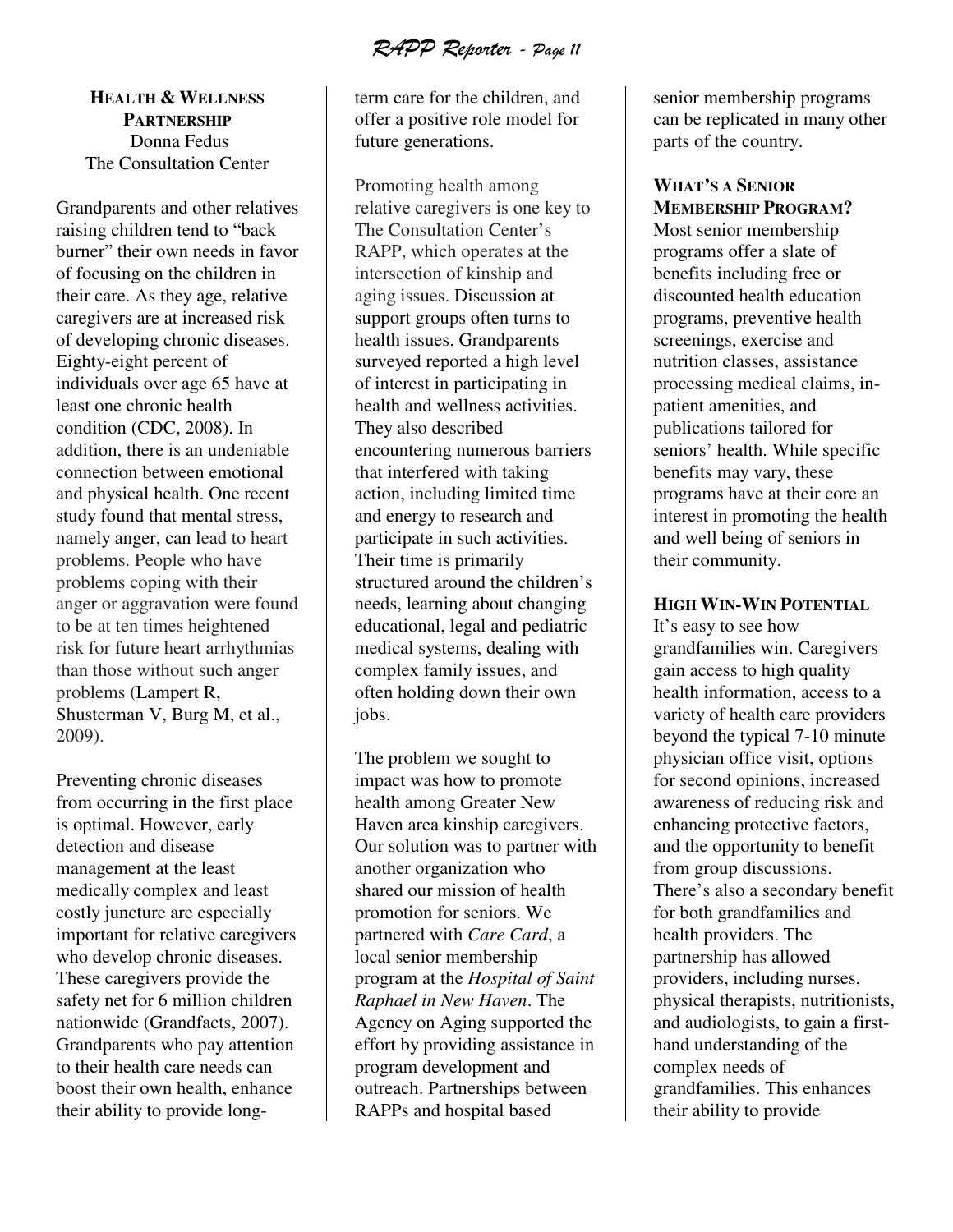RAPP Reporter - Page 12

meaningful services for grandfamilies in the future.

Organizationally, RAPP and the senior membership program share a common interest, serving seniors in the community. Each organization brings its own expertise and infrastructure, and contributes to a cost effective sharing of information, leads on new clients, and expansion of meaningful services.

#### **REDUCING BARRIERS**

Our RAPP positions relative caregivers to serve as healthy role models for their entire families. The program reduces barriers to participation in health programs. Caregivers access health and wellness programs during their usual support group meeting times in familiar settings without the need to schedule or pay for appointments. They are not rushed, and can focus their attention on the program rather than transportation and negotiating unfamiliar hospital environments.

#### **PROGRAM IDEAS**

Caregiver interest guided program choices. This was accomplished by a comprehensive survey at the start of the project. In one program, an exercise physiologist provided tips for exercising around the house. His no cost ideas about how to build strength and flexibility during downtime at home without fancy gym

memberships and special exercise clothes or equipment was quite well-received. At another session, a nutritionist discussed healthy eating for the entire family. The nutritionist brought homemade low fat dip and salad dressing to try, shared recipes, and brought actual groceries to pass around for discussions of label reading, portion size, and shopping on a budget. Groceries were distributed for families to take home and try after the lecture. The nutritionist tailored her comments to remaking traditional African American dishes in healthier ways, and let the audience questions guide the bulk of the discussion. Other programs have included regular blood pressure screenings, a hearing lecture and screening for adults and children, and a falls prevention lecture and demonstration of the best way to get up after a fall.

Obviously, hospitals have access to a wide variety of professionals who are qualified to provide a wide range of programs and services. It would have been easy to provide monthly health education and screening programs. However, one lesson learned was that while grandparents were interested in health and wellness topics, they also wanted to preserve adequate meeting time to discuss the "usual" concerns stemming from raising their grandchildren. To achieve balance, we narrowed the

number of health programs from 6 to 4 per year.

# **HOW TO FIND YOUR LOCAL SENIOR MEMBERSHIP PROGRAM**

Searchable terms on the internet include: "senior membership program," "hospital based senior membership program," "health promotion program for seniors," and the hospital name combined with "senior membership program."

A quick search around the country turned up the following (not exhaustive) list of senior membership programs: Care Card in New Haven, Premier Years in Philadelphia, HealthWise in Virginia, Advantage in South Carolina, PrimeWise in Kentucky, CareLink in Michigan, 50 and Better in Tennessee, and 55 Plus in Texas.

If your community does not have a senior membership program, you can still collaborate with health care providers to achieve the same benefit. Explore your local newspaper to see which providers offer education programs of interest. Contact doctor offices, home health care agencies, or geriatric departments of local hospitals. Check with your Agency on Aging for Title III-D grantees. Try schools of medicine, nursing, physical therapy, and public health.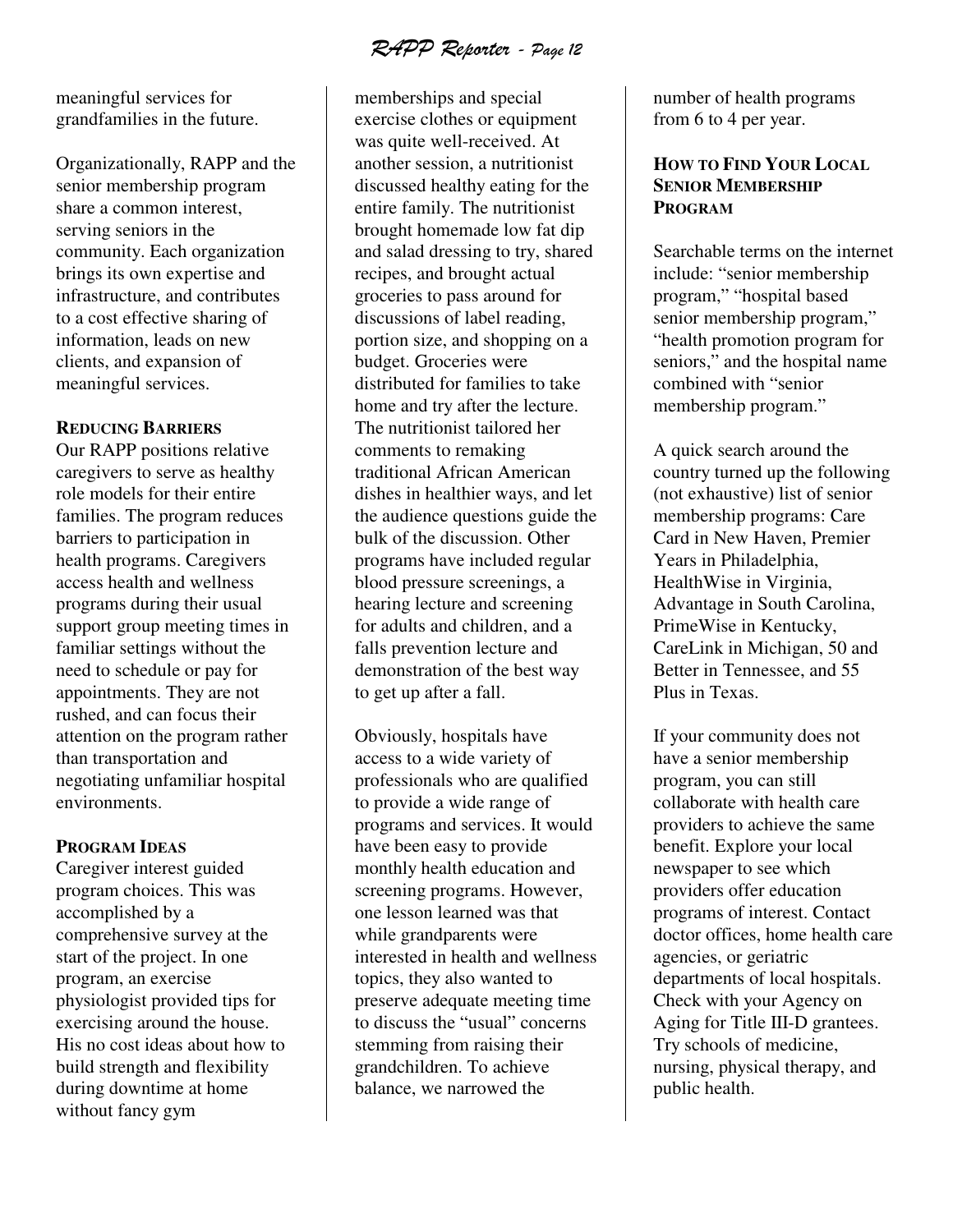RAPP Reporter - Page 13

**REFERENCES**

Centers for Disease Control (CDC) (2008), Health Data Interactive.

Lampert R, Shusterman V, Burg M, et al. (2009). Anger-Induced T-Wave Alternans Predicts Future Ventricular Arrhythmias in Patients with Implantable Cardioverter-Defibrillators. *J Am College of Cardiology.* 2009; 53:774-778.

*Donna Fedus, M.A., is a gerontologist and Coordinator of Elder Programs at The Consultation Center, a RAPP program in New Haven, CT. For more information on collaborating with a senior membership program, contact Donna Fedus at donna.fedus@yale.edu.* 

# **KINSHIP FAMILIES DEALING WITH TRAUMA AND LOSS: IMPLICATIONS FOR PRACTICE**  Dr. Deborah Langosch, LCSW

Many of us are working with kincare families who are coping with multiple losses, both anticipated and traumatic, which greatly affect their functioning. Although these families have remarkable reserves of strength in the face of profound difficulties, their coping skills are inevitably strained by exposure to trauma and death. To help our families cope effectively and build a future, services and strategies must be accessible to support them. Programs that directly address bereavement issues for families coping with loss are

crucial. One example is the Jewish Board of Family and Children's Services *Loss and Bereavement Program* in New York City where caregivers and children each participate in concurrent support groups to address their grief reactions and learn effective coping strategies. Both the caregivers and the grandchildren have an opportunity to express and manage feelings in a safe and supportive environment. It is essential that these services are culturally sensitive, accessible and available to all caregivers, regardless of age and informal/formal status.

The quality of a child's relationship with their caregiver following a traumatic event or death is a strong determinant for the child's overall adjustment. When relative caregiving provides stability, consistency and open communication, the child is at much less risk for developing future psychopathology. When professionals can offer psychoeducation to caregivers to enhance their level of understanding about their grandchild's grief reactions within a developmental perspective, often the grandchild functions better. Many relative caregiving families struggle with issues privately and painfully (Winston, 1999). Those dealing with AIDS deaths or suicide may fear disclosure due to the attached stigma. The caregivers who self-medicate with alcohol

or drugs due to depression and anxiety often keep this hidden. It is critical that we look at this phenomenon as a response to the overwhelming stressors that caregivers face and as a disease that needs intervention and treatment in order to reduce its stigma. There may be family secrets that caregivers do not want to expose. They also may not disclose medical problems out of worry that their grandchildren will be taken from them. However, these silent responses often mean that they become increasingly isolated and cut off from potential supports.

Providers have a responsibility to build awareness of these issues in order to address the underlying causes and provide needed interventions and supports. If front line workers can be trained to routinely ask about loss and trauma, substance abuse, long-term planning, physical health and stigmatized issues in a nonthreatening manner, then these concerns can be more readily identified and addressed. Special assistance should be provided with long term planning, stand-by guardianship, wills and entitlements such as Social Security Survivor Benefits.

Caregivers often need education about self-care. It is clear that they are fiercely determined to advocate on behalf of their grandchildren, but often minimize their own needs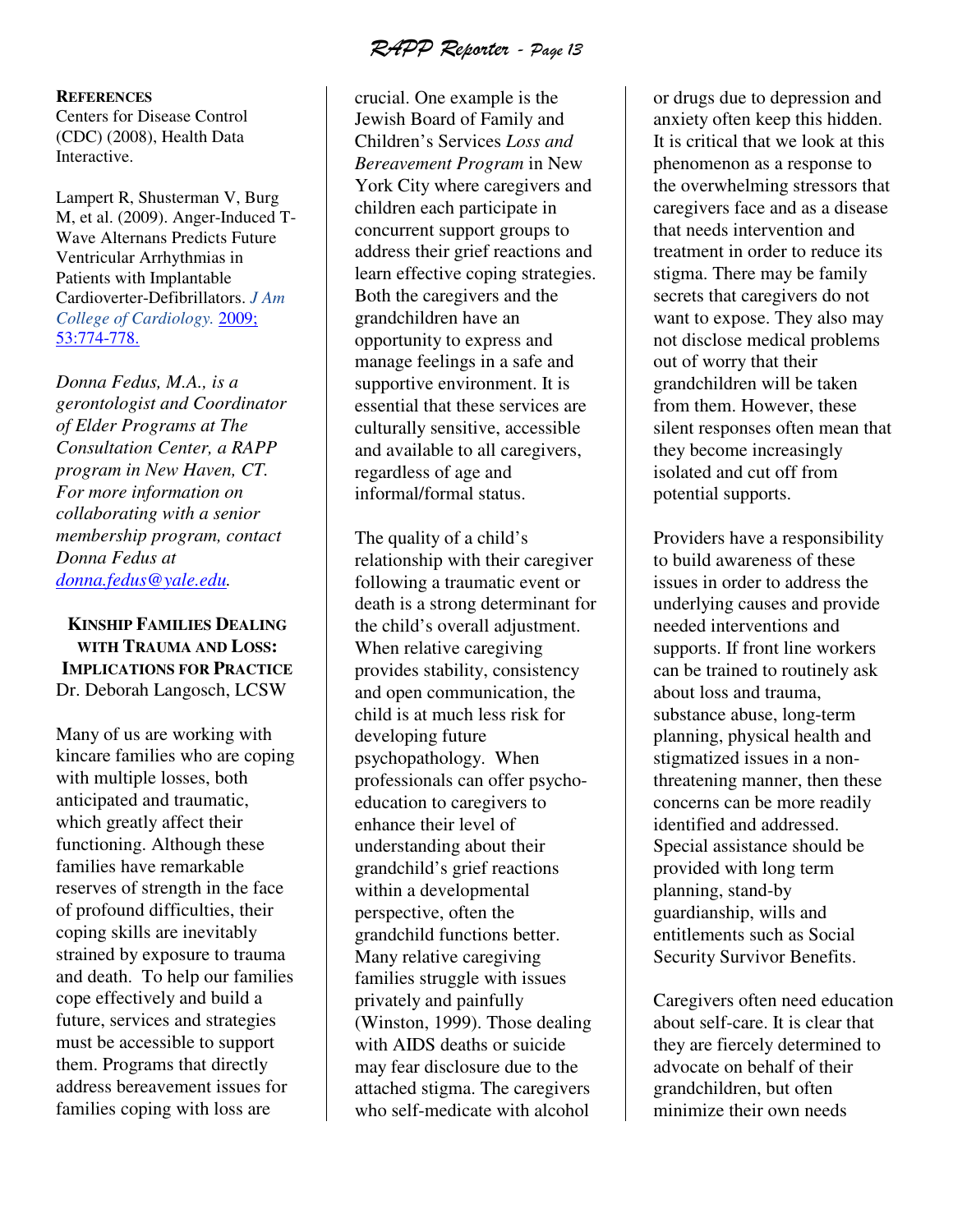RAPP Reporter - Page 14

which contributes to their exhaustion, health problems and feeling overwhelmed. Many support group and individual counseling sessions need to focus on helping caregivers identify their own needs and competencies in order to strengthen their adaptive coping capacities. This can also be done by utilizing a strength model, rather than pathologizing the problems.

Kinship caregivers are taking up the societal slack of raising and nurturing their relative children when parents are unable to do so and saving the United States government six billion dollars annually (Generations United, 2004). The caregivers give so much and receive so little in terms of needed supports and services. Policy and practice need to address the wide gaps in service that currently exist in order to comprehensively respond to these families' needs, and sustain them through trauma, loss and hardship.

*Deborah Langosch, PhD, LCSW is a clinical social worker and project director of the Kinship Care Program, a member of the RAPP network, as well as a clinical coordinator for the Loss and Bereavement Program at the Jewish Board of Family and Children's Services in NYC. She has a private practice in Brooklyn, NY. For more information about issues of loss and trauma, she can be reached at: dlangosch@jbfcs.org.* 

**A Legislative Update**  Terence Kane Generations United

# **Fostering Connections to Success and Increasing Adoptions Act of 2009 Signed into Law**

On October 7, 2008, President Bush signed into law the *Fostering Connections to Success and Increasing Adoptions Act of 2008*, following the unanimous passage of the legislation in the United States Senate and the House of Representatives. The new law is a bi-partisan compromise between the House and Senate that includes many of the provisions of the Kinship Caregiver Support Act. The new law is a significant recognition of the contribution grandparents and other relatives make in raising our nation's children.

*The Fostering Connections to Success and Increasing Adoptions Act* will improve outcomes for children and youth being raised by grandparents and other relatives through a variety of provisions:

> • **Subsidized Guardianship Payments for Relatives.** Helps children in foster care leave care to live permanently with grandparents and other relative guardians when they cannot be returned home or adopted and offers federal support to

states to assist with subsidized guardianship payments to families for these children. Clarifies that children who leave foster care after age 16 for kinship guardianship are eligible for independent living services and makes them eligible for education and training vouchers.

- **Notice to Relatives When Children Enter Care.** Increases opportunities for relatives to step in when children are removed from their parents and placed in foster care by ensuring they get notice of this removal.
- **Kinship Navigator Programs.** Guarantees funds for Kinship Navigator programs, through new Family Connection grants, to help connect children living with relatives, both in and out of foster care, with the supports and assistance they need
- **Licensing Standards for Relatives.** Clarifies that states may waive non-safety related licensing standards for relatives on a case-bycase basis and requires the Department of Health and Human Services (HHS) to report to Congress on the use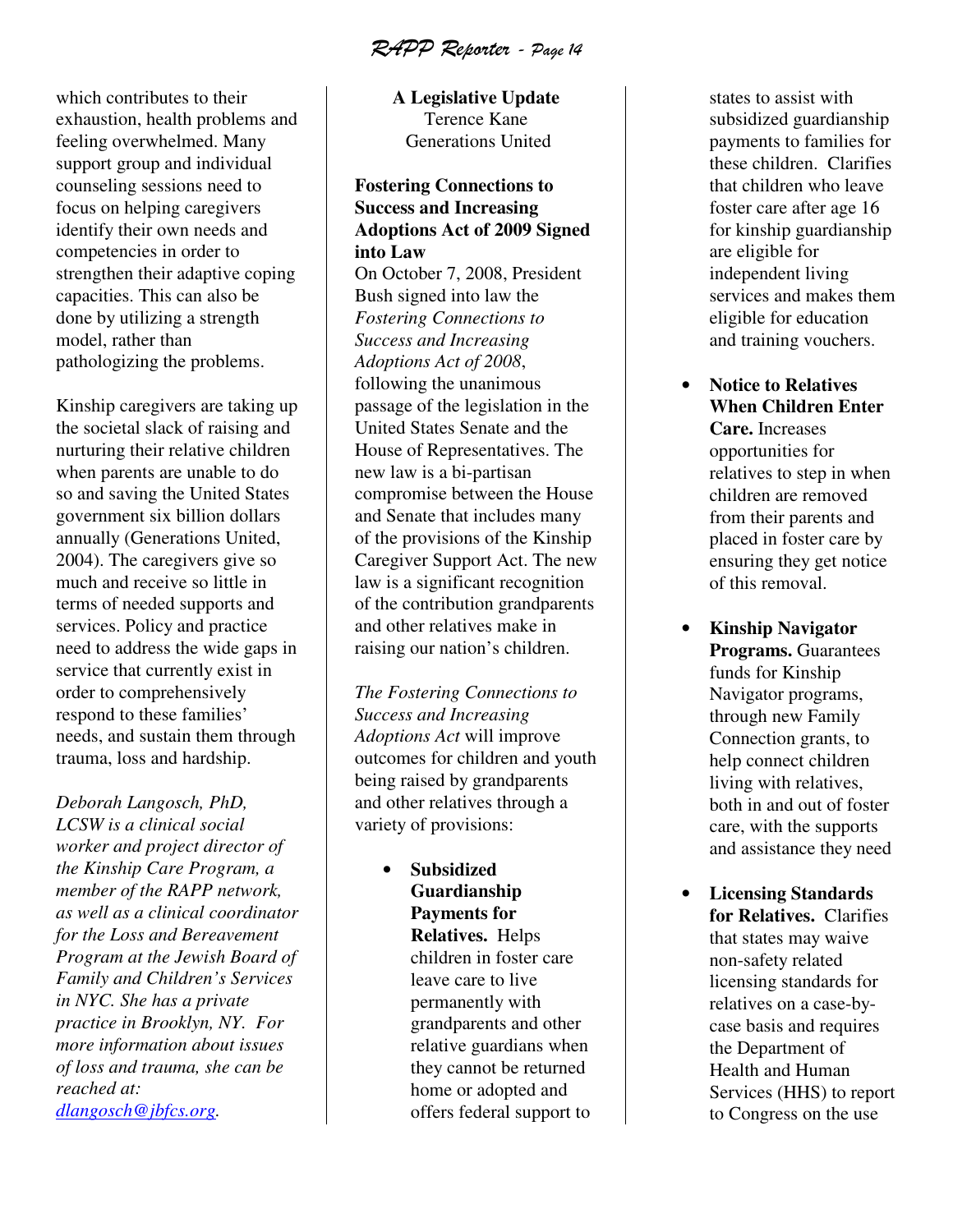RAPP Reporter - Page 15

of licensing waivers and recommendations for increasing the percentage of relative foster family homes that are licensed.

• **Foster Care for Older Youth.**  Helps youth who turn 18 in foster care without permanent families to remain in care, at state option, to age 19, 20, or 21 with continued federal support to increase their opportunities for success as they transition to adulthood.

# • **Keeping Siblings Together.**

Preserves the sibling bond for children by requiring states to make reasonable efforts to place siblings together when they must be removed from their parents' home, provided it is in the children's best interests. In the case of siblings not placed together, states must make reasonable efforts

to provide for frequent visitation or other ongoing interaction,

#### **THE PARTNERSHIP FOR A DRUG-FREE AMERICA**

A recent online survey of more than 2,000 moms conducted by Vocalpoint in collaboration with the **Partnership for a Drug-Free America** revealed that their number-one concern about back-to- school time is that their child "might be exposed to kids who drink or use drugs" (29 percent), followed closely by worries that their teens "will feel pressure to do well academically or pressure from tests" (22 percent). Studies show that adolescents who haven't tried drugs or alcohol are more likely to start during times of transition, and a 2007 Partnership study of 6,500 teens indicated that the number one reason teens use drugs is to cope with school stress. But don't worry – while change is a part of life, risky behavior, like drug and alcohol use, doesn't have to be. That is why the Partnership for a Drug-Free America has launched *Transitions and Teens: A Guide for Parents* to help parents and caregivers make tough times smoother and less stressful for kids. The Partnership aims to help parents recognize these important times in their child's life, while encouraging you to have better communication with your teens. The parent-friendly guide is a free resource available for download at TimeToTalk.org and can help make this oftencomplicated issue less daunting for families.

*Transition and Teens* has everything you need to know to help keep your child healthy, drug and alcohol-free, and even happy – especially during difficult teen transition periods. The guide even features a helpful checklist for parents to help keep open, honest lines communication with your teen. Visit TimeToTalk.org today.

> unless such interaction would be harmful to any of the siblings.

• **Direct Access to Federal Support for** 

#### **Indian Tribes.** For the first time, many American Indian and

Alaska Native children are offered federal assistance and protections through the federal foster care and adoption assistance programs that hundreds of thousands of other children are eligible for already.

Additionally, the new law also guarantees funds for Kinship Navigator programs, through new Family Connection grants, to help connect children living with relatives, both in and out of foster care, with the supports and assistance they need. Family Connection Grants are competitive grants that will allow applicants to create or enhance programs to connect children in or at risk of entering foster care to family members. State,

local, and tribal child welfare agencies and nonprofit agencies that have experience serving children in foster or kinship care can apply for the grants. The grants must be used to establish or expand Kinship Navigator,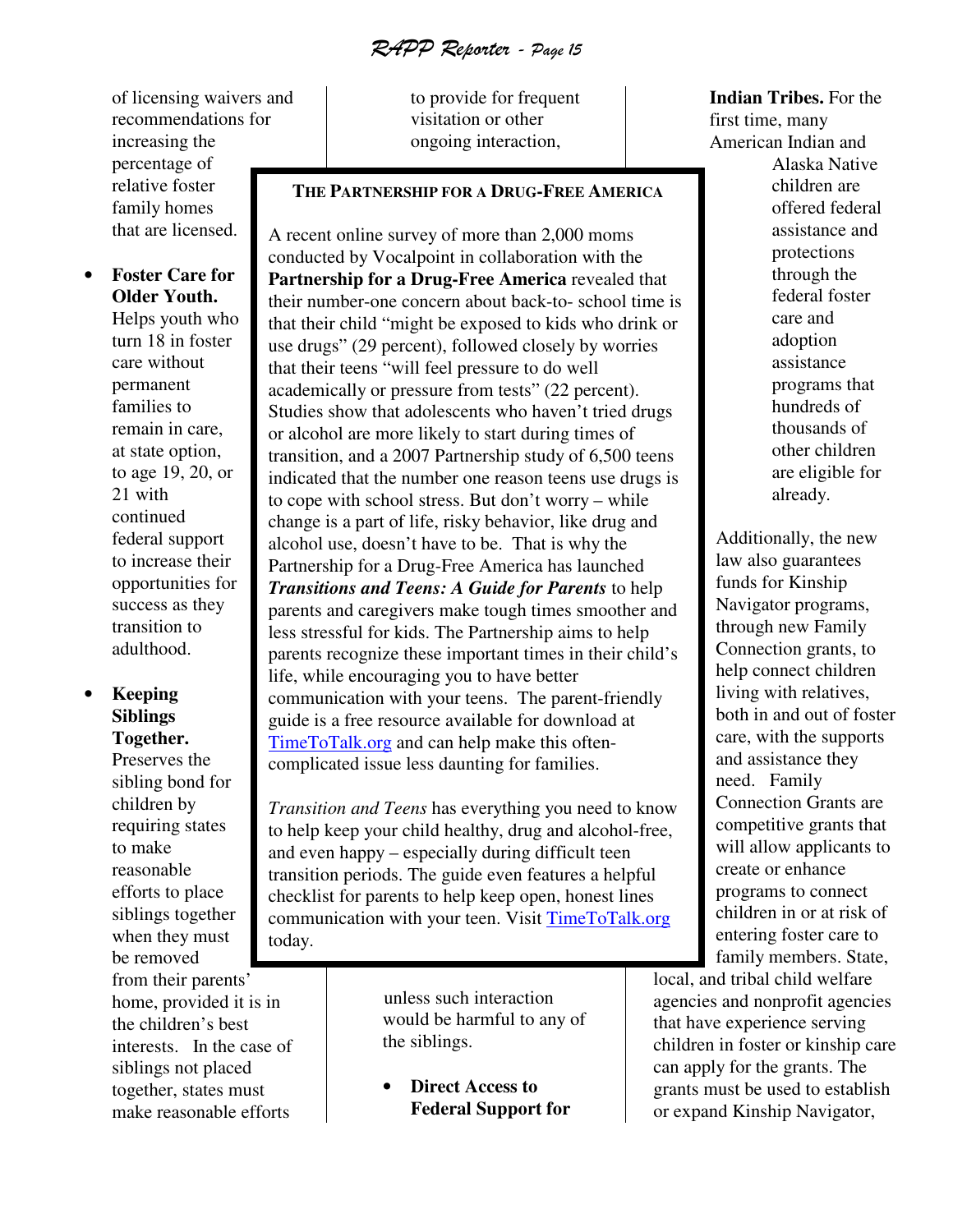RAPP Reporter - Page 16

Family Group Decision Making, Intensive Family Finding, or Residential Family Treatment Programs, including comprehensive family-based substance abuse treatment programs.

Generations United conducted a webinar specifically for RAPP support groups on May  $12^{th}$ , 2009. The webinar is available

online at http://csreesbreeze.csrees.usda.gov/p 82065250/. The deadline for an application was July  $6<sup>th</sup>$ , 2009. The administration is expected to announce the grantees sometime this fall. There may be additional opportunities to apply in future years.

Senators Hillary Clinton (D-NY) and Olympia Snowe (R-ME) and Representatives Danny K. Davis (D-IL) and Timothy Johnson (R-IL) were early and steadfast champions of legislation to support grandfamilies with the first introduction of the *Kinship Caregiver Support Act* over four years ago, many provisions of which were included in this final bill. Their consistent advocacy combined with the strong leadership of Senate Finance Committee Chairman, Max Baucus (D-MT) and Ranking Member Charles Grassley (R-IA), and Income Security and Family Support Subcommittee leaders Jim McDermott (D-WA) and Jerry

Weller (R-IL) made this landmark legislation a reality. Fully implementing the law still requires significant work, but the passage of this legislation is still nonetheless a historic achievement for grandfamilies. Grandparents and other relative caregivers were indispensible in making calls, writing letters, and visiting with your

#### **THE PARTNERSHIP FOR A DRUG-FREE AMERICA**

# Top 5 Reasons Teens Use Drugs During **Transitions**

- •To combat loneliness, low self-esteem, anxiety, or depression
- •To mentally "check out" of family issues or school trouble
- •To ease discomfort in an unfamiliar situation
- •To look cool or change their image/reputation
- •To fit in with a desired group of friends

legislators to pass this bill through Congress. In particular, caregiver and children stories brought this issue to life for Members of Congress and inspired them to act.

For more information on the new law and a full list of updated resources, visit http://www.gu.org/Foste101617 96.asp

# **State Children's Health Insurance Program Expansion Signed into Law**

Advocates for children's health care are celebrating the passage of legislation expanding

coverage to millions of uninsured children. President Obama signed into law an expansion of the Children's Health Insurance Program on February  $4<sup>th</sup>$ , 2009. The Children's Health Insurance Program (CHIP) is a federally subsidized health insurance program for children whose family income levels are too low to afford private health

> insurance but too high for them to qualify for coverage under Medicaid. CHIP's reauthorization maintains coverage for more than seven million children and contains funding to expand coverage to four million more – a critical improvement in this current

economic crisis. In addition to covering more children, CHIP ensures dental benefits and parity of mental health services, and includes grants for outreach and enrollment. It also eliminates the five-year waiting period for legal immigrant children and pregnant women to enroll in Medicaid and CHIP to access needed services. Congress previously passed bipartisan bills that would have strengthened and expanded CHIP to more children, but President Bush twice vetoed this important legislation. Before CHIP expired this March, the  $111<sup>th</sup>$  Congress acted quickly, with the Senate voting 66 to 32 for CHIP's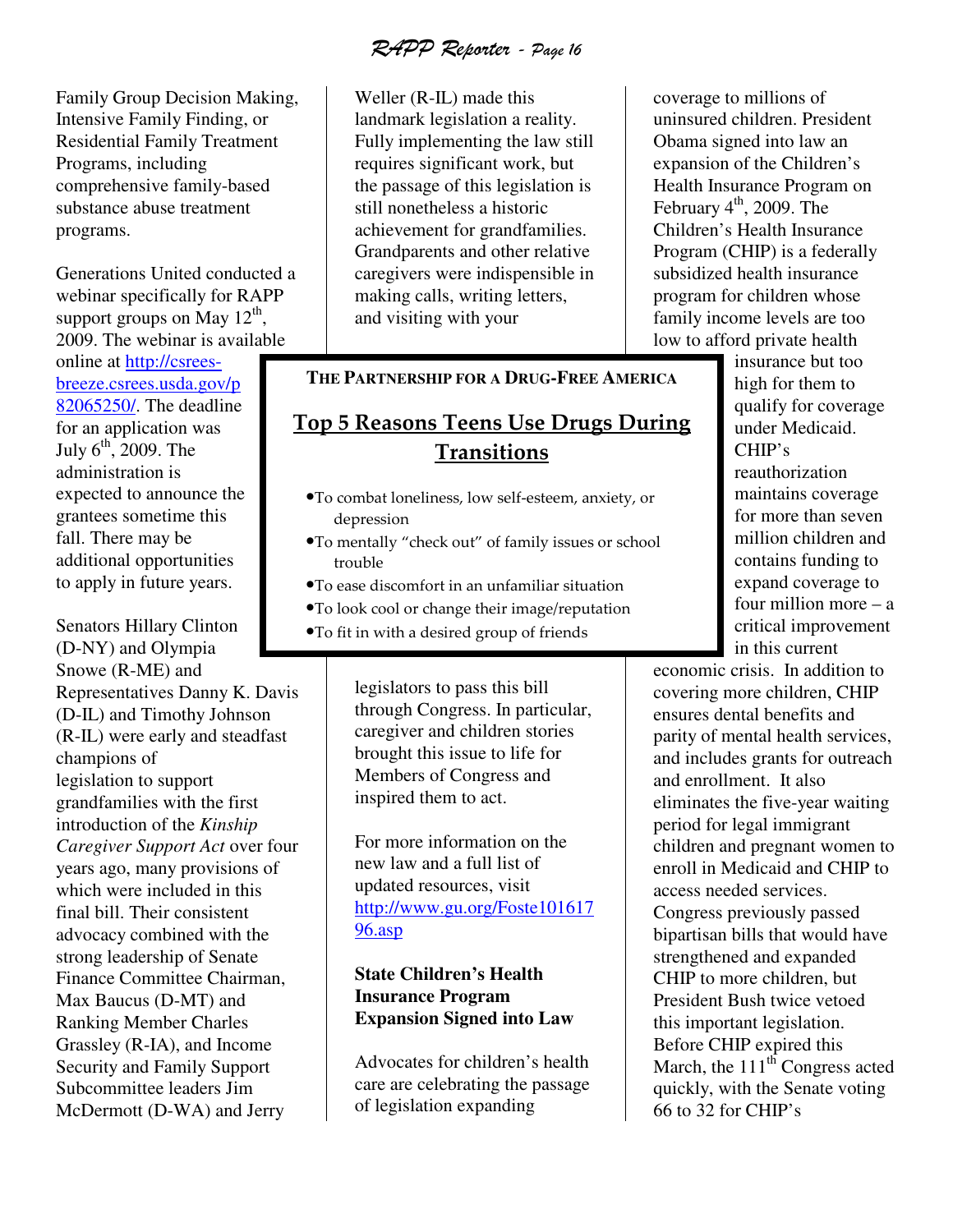RAPP Reporter - Page 17

reauthorization and the House later approving the final bill with 290 to 135 votes. Upon signing the bill, President Obama observed, "In a decent

society, there are certain obligations that are not subject to tradeoffs or negotiations – health care for our children is one of them."

In addition to signing CHIP into law, President Obama requested the withdrawal of a letter sent to state health officials by the Department of Health and Human Services on August  $17<sup>th</sup>$ , 2007. The letter, or the "August  $17<sup>th</sup>$  directive," intended to limit the ability of states to expand coverage to children whose family incomes were 250 percent of the federal poverty level. By denying states the flexibility to tailor CHIP programs to meet the unique needs of the populations they serve, the directive effectively denied millions of children health insurance coverage.

Though the reauthorization of CHIP is a significant step forward in efforts to provide health care for children, five to six million children will remain uninsured, and millions of children with health insurance do not have enough coverage.

Advocates for health care reform continue to work on behalf of these children, their families, and the 45 million people in this country that do not currently have health insurance.

# **Lifespan Respite Care Funded**

*The Lifespan Respite Care Act,* which was signed into law in 2006, had been authorized without any appropriated funds until receiving \$2.5 million for fiscal year 2009. Lifespan Respite authorizes competitive grants to states to make quality respite available and accessible to family caregivers, regardless of age, disability, or family situation. Lifespan will allow grantees to identify, coordinate, and build on federal, state, and community-based respite resources and funding streams and would help support, expand, and streamline planned and emergency respite, provider recruitment and training, caregiver training, and evaluation.

Competitive grant applications were due on July  $29<sup>th</sup>$ , 2009. The Administration on Aging is expected to administer the program and must commit funds by September  $30<sup>th</sup>$ , 2009.

For more information about the Lifespan Respite Care Act and information about programs near you visit: http://www.chtop.org/NRC.htm or contact jbkagan@verizon.net.

# **President Obama Signs Recovery and Reinvestment Act**

On February  $17<sup>th</sup>$ , President Obama signed the *American Recovery and Reinvestment Act*, an almost \$800 billion stimulus and investment bill designed to

kick-start the weakening American economy. The law is the result of an intensely debated compromise between House and Senate negotiators. It does several things to address the needs of both children and seniors. Included in the legislation is:

- \$13 billion for School Modernization to help rebuild and repair our nation's schools
- \$2 billion for the Child Care and Development Block Grant to provide child care services for children in low-income working families
- \$2.1 billion for Head Start & Early Head Start
- \$1 billion for the Community Services Block Grant to assist local communities serve those damaged by the recession
- \$1 billion for the Community Development Block Grant to aid community infrastructure projects
- \$200 million for AmeriCorps Programs
- \$87 billion dedicated to increased federal support for Medicaid so states can continue to provide health care and foster care services to those in need
- \$100 million for Older Americans Act Senior Nutrition Programs
- \$53.6 billion for State Fiscal Stabilization to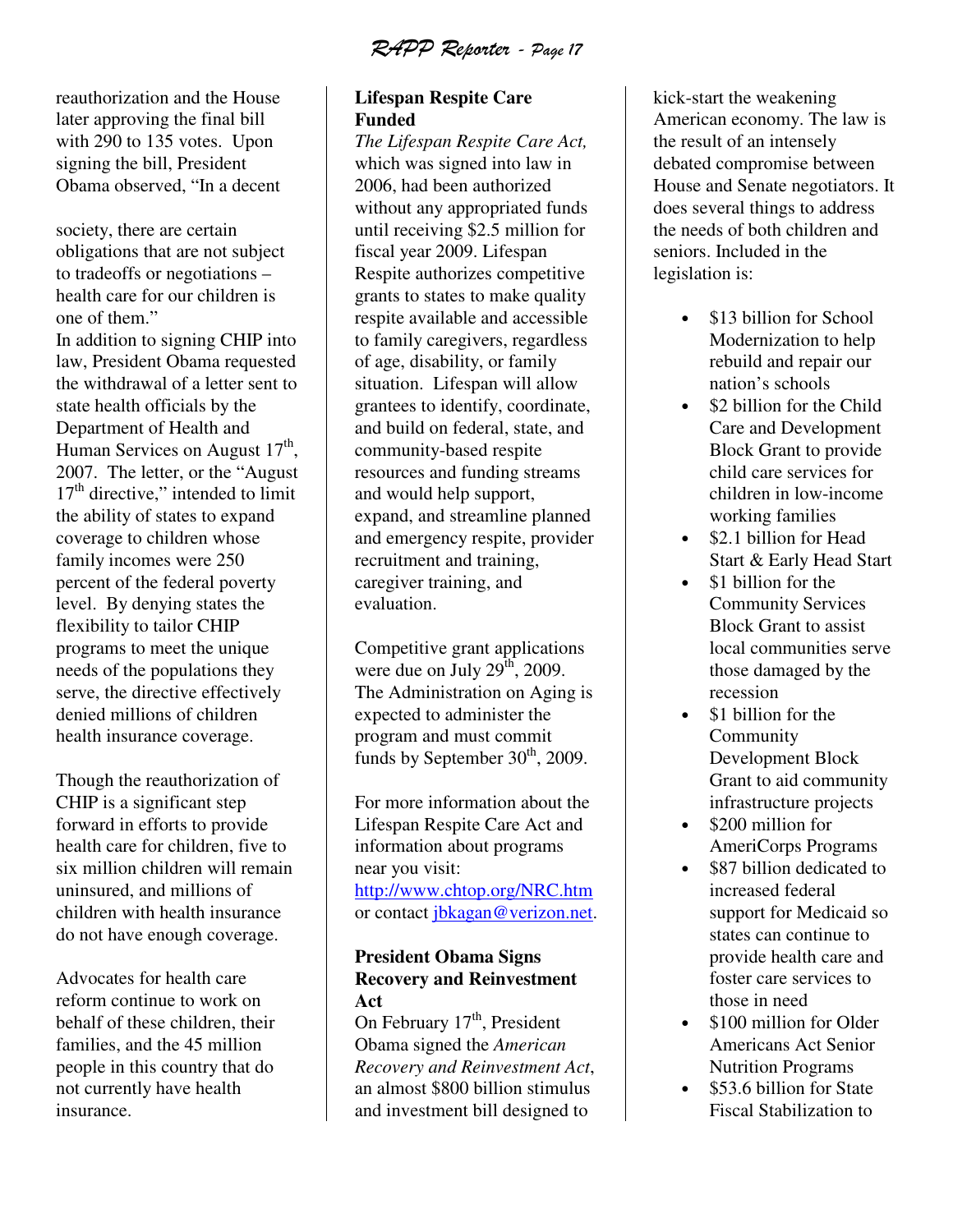RAPP Reporter - Page 18

help states balance their budgets

Visit www.recovery.org to track what specific funds your local community and state are collecting from the American Recovery and Reinvestment Act.

*Terence Kane is a Public Policy Analyst at Generations United (GU). Terence works with the public policy team at GU on a variety of policy issues. If you would like more information on any of these topics, you can contact Terence Kane at tkane@gu.org or 202-289-3979.* 

# **REACHING OUT TO RURAL KINSHIP FAMILIES**

Jennifer Crittenden & Melissa Adle University of Maine Center on Aging

Serving kinship families can be particularly challenging in rural areas where the need is high and resources are scarce. Often rural practice requires us to focus on developing novel approaches to our work. Based on research carried out with professionals and caregivers over the last 12 months, the following strategies are provided to jump start your creative thinking around working with rural families.

# **BUILD A REPUTATION IN YOUR COMMUNITY**

Reputation is key in rural communities and can make or

break your connection to families. If one person has a poor experience with your agency, you can be sure that the word will spread. Customer service and a strong commitment to public image are key in rural areas. Seek out trusted community leaders and educate them about your services and programs. If possible, make connections to families through those who are well respected in your community. For so many rural communities, informal networks and word of mouth is an important means of communication-- tap into it!

Here are some other strategies for fostering and maintaining a good reputation in your community:

- Develop a presence in the community (marketing!)
- **Train culturally-sensitive** staff
- Provide customer service and sensitivity training throughout your organization-- from the receptionist up to the executive director
- Collaborate with trusted community organizations and professionals
- Hold community forums or focus groups to keep your finger on the pulse of the community. Listen for what is going well and hone in on areas of improvement-- then really make a commitment to addressing those issues!

• Follow-up and follow through on requests. If you can't fulfill a request for assistance, be honest about why it is not possible. If you cannot meet their needs completely, use a "warm hand off," which means connecting a caregiver directly to a live person instead of just giving a phone number and name to call, whenever possible.

# **NAVIGATE COMPLEX RELATIONSHIPS**

Rural communities sometimes feel like a network of extended family members. Privacy is often an illusion at best. In a rural area, you may find friends, family, neighbors, and acquaintances at your door in need of assistance. Referring them to another agency may not be possible if you live in an area where your agency or program is the only option for miles. While you can't always avoid having dual relationships with the children and families you serve, you can work hard to manage those relationships in a way that will be helpful to both you and the families. The key is to have open discussions about the boundaries of your relationships with kinship family members. Here are some ideas for managing complex relationships with kinship families:

Develop an agreement about confidentiality, including what you will and will not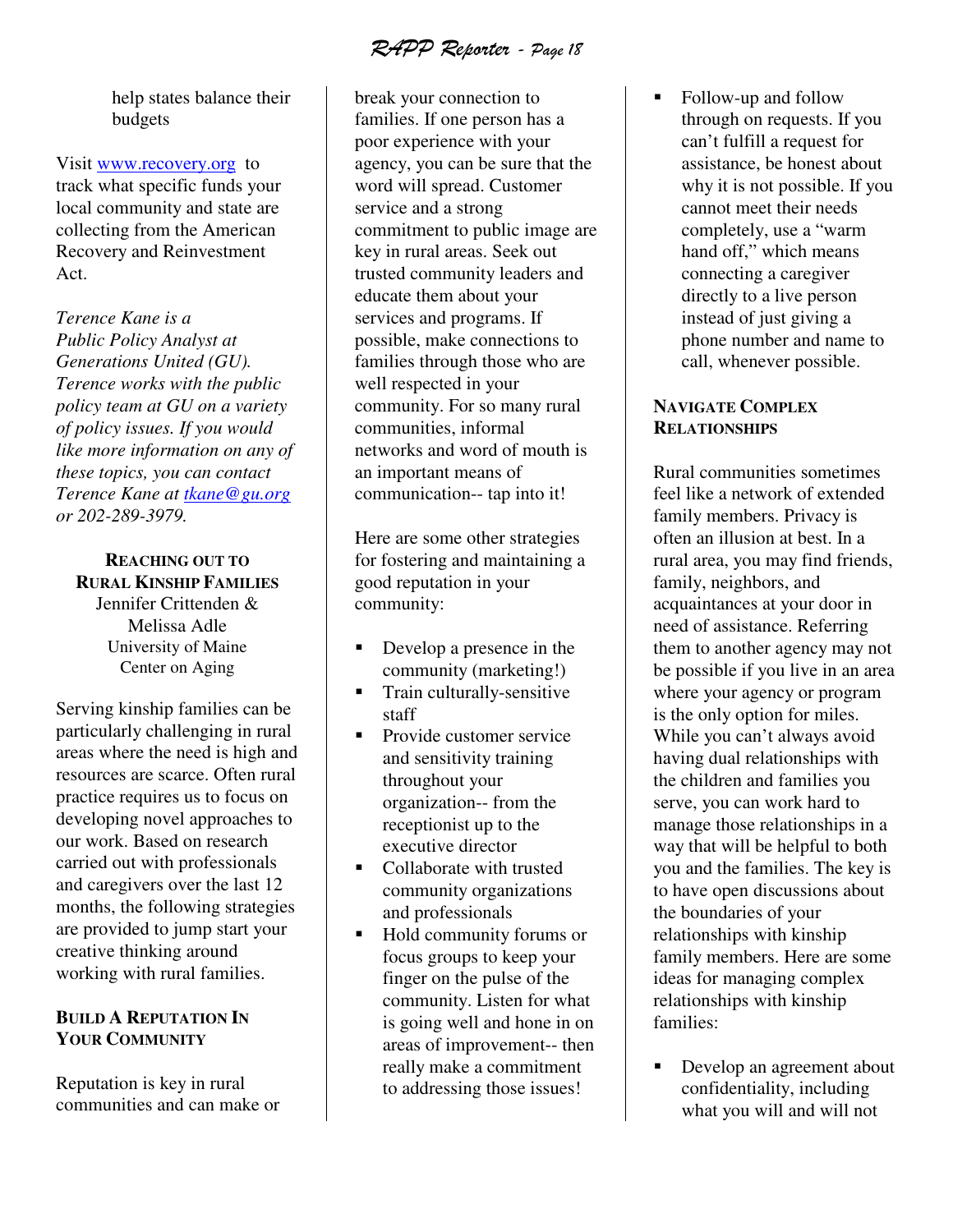RAPP Reporter - Page 19

discuss when you run into them in a social setting. It is best to approach this discussion as early on as possible in your relationship so there are no surprises and everyone starts on the same page

• Find someone in your office who can be your "sounding" board" to talk through any complex issues that arise out of any dual relationships

# **A LITTLE CREATIVITY GOES A LONG WAY**

All programs have to be creative, whether you are located in a city or in a rural frontier community. It is imperative given the lack of resources and increased costs of serving rural areas that you will work harder to fill the gaps. One of the major issues in rural America is the lack of consistent and reliable public transportation. Transportation is a problem that will not easily be resolved, so here are some creative ideas for getting around the lack of transportation:

- Hold home-based meetings and groups when possible
- Use a conference call line to hold a telephone-based support group during winter months or times of the year when transportation is particularly challenging for group members
- Provide the opportunity for one-on-one mentorship among caregivers by phone or e-mail
- Develop a carpool network among families; and
- Collaborate with a transportation agency or local Community Action Program for reduced rate transportation

The *Developing Rural Relatives as Parents Programming: Promising Practices* manual, developed by the UMaine Center on Aging in partnership with the Brookdale Foundation will be available this fall.

*To learn more about the University of Maine's Center on Aging manual, please contact Melissa Adle, Research Assistant, at: melissa.adle@umit.maine.edu or by phone at: 207-262-7931.* 

**THE COOPERATIVE EXTENSION SYSTEM: USING RESEARCH-BASED PRACTICES TO STRENGTHEN GRANDFAMILIES ACROSS THE UNITED STATES** Brent Elrod & Caroline Crocoll

The United States Department of Agriculture's Cooperative State Research, Education and Extension Service (USDA/CSREES) has a long and rich tradition of helping American families. From agriculture and small family farms to rural community life, USDA/CSREES has assisted families in meeting their ever changing needs and challenges. The Cooperative Extension System (CES) in particular, with its nearly one-hundred year history, has supported families

in meeting critical life issues. This system is a nationwide educational collaboration of federal (www.csrees.usda.gov), state and local governments, and state land-grant universities.

The mission of CES is to disseminate research-based information on topics as varied as family and child development, health, nutrition, agriculture, small business and personal finance. Each state Extension office serves its residents through a network of local or regional offices (http://www.csrees.usda.gov/Ex tension/index.html) staffed by educators in their field of expertise. To extend the reach of CES resources, Congress mandated the development of eXtension (pronounced eextension) at www. extension.org. Launched in 2007, eXtension provides a web-based interactive learning environment that links site users to university expertise through research-based CES resources and local offices. A dedicated section of eXtension on family caregiving (www.extension.org/ family+caregiving) is divided into nine content areas: caregiving and disasters, employed caregivers, financial management, health, housing, nutrition, relationships and psychosocial well-being, rural family caregiving, and grandparents raising grandchildren. Available materials include researchbased, peer-reviewed articles, fact sheets, learning activities,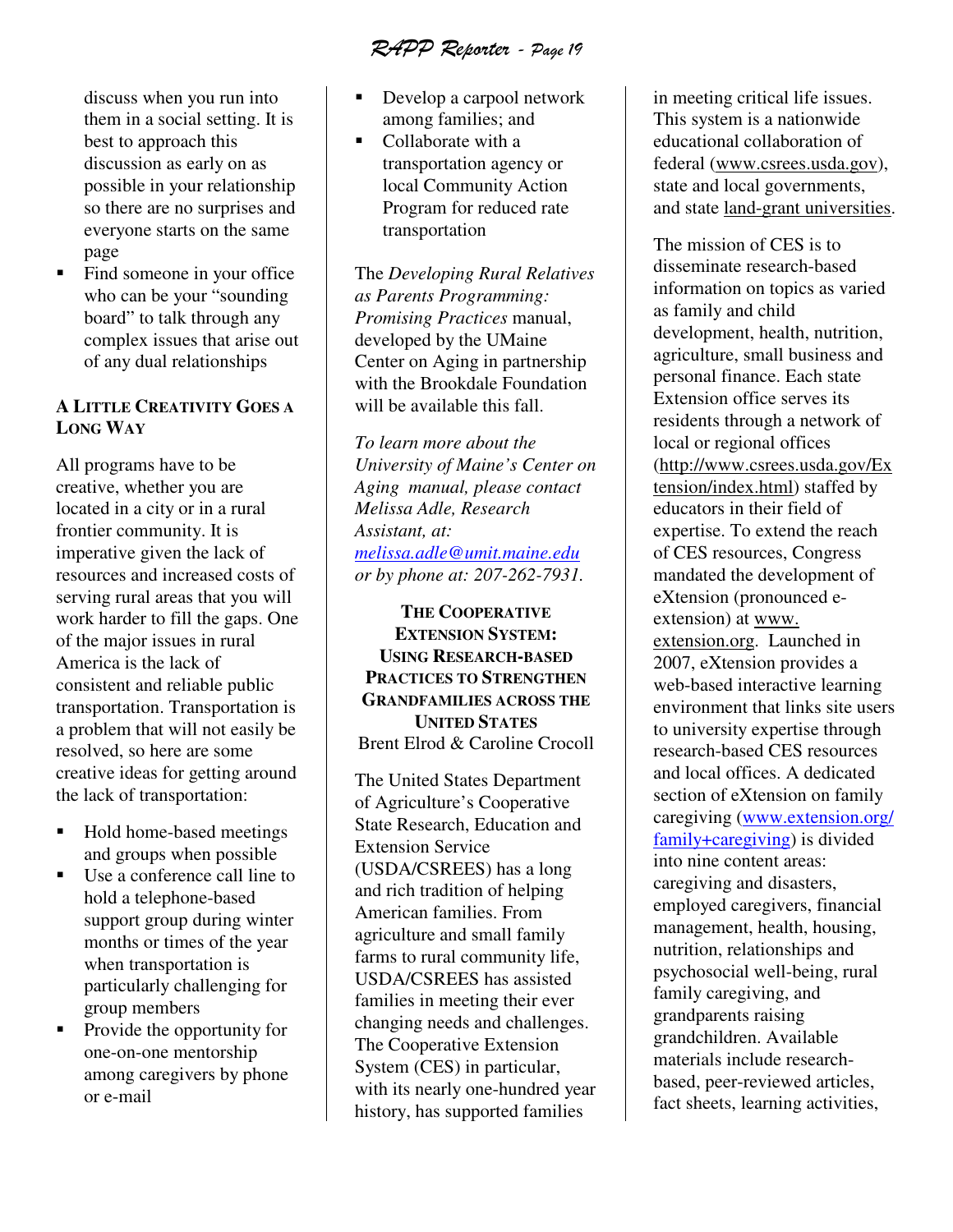RAPP Reporter - Page 20

and answers to commonly asked questions. The site complements the work of CES educators in more than 3,000 counties throughout the United States and is customized with links to local extension sites. Extension's direct involvement in strengthening relative caregiving families varies from state to state and from community to community. In some states and locales CES staff provides leadership. In others, CES contributes a supportive or resource development function. Efforts to serve grandfamilies at the state and local level are often collaborative. The Brookdale Foundation Group's Relatives as Parents Program (RAPP) (http://www.brookdalefoundation. org/relativesasparents.htm) has designated the CES as a lead organizer or partner in the development of statewide RAPP networks or local RAPP programs around the nation. These collaborative partnerships ensure that relative caregivers obtain information about available services through a variety of Extension delivery methods including:

- $\checkmark$ Fact and Tip Sheets
- $\checkmark$  Newsletters and Marketing Tools
- $\checkmark$  Resource Guides and Manuals
- $\checkmark$  Educational Materials and Curricula
- $\checkmark$  Websites and Electronic **Chats**
- $\checkmark$  Educational Forums and Seminars
- $\checkmark$  Community and Facilitator Trainings
- $\checkmark$  Local, Regional and State Conferences; and
- $\checkmark$  Needs Assessment, Evaluation and Research

The following examples, taken from a more comprehensive list, (http://www.csrees.usda.gov/Pr ogViewRelated.cfm?prnum=97 83&lkid=5), illustrate how the CES partners are serving grandparents raising grandchildren at the local, state, and regional levels:

In **Tucson, Arizona**, the University of Arizona Cooperative Extension (http://cals.arizona.edu/grandpar ents), staffs a 4-H Club at the KARE Family Center for youth ages 7-12, and provides structured games and exercise for preteens and teens enrolled in a pre-employment preparation group. KARE is a multi-resource collaborative of five agencies serving grandparents and other relatives raising children and adoptive families. KARE, Extension, and other partners are helping plan Arizona's first statewide kinship caregivers' conference.

In **Wisconsin**, educators with the University of Wisconsin Extension participate in a

statewide network of kinship caregivers and service providers that work together on issues and concerns facing grandparents raising grandchildren. In addition, Wisconsin Extension has produced a range of educational programs and materials, including a series of fact sheets entitled *Through the Eyes of a Child: Grandparents Raising Grandchildren* (http://www.uwex.edu/relations hips). The series is tailored for all grandparents raising children ages birth to age 8, not just those residing in Wisconsin. Topics include understanding children's behaviors, the importance of close relationships and open communication, and maintaining contact with birth parents.

At the state level in **Alabama,** the CES is operated by Alabama A&M and Auburn Universities. The CES serves as the lead agency for the Alabama Relatives as Parents Program (http://www.aces.edu/urban/Fa milyWebsite/RAPP.html), which provides technical assistance for establishing and facilitating support groups, conducts informational sessions, and identifies community resources for grandparents and other relatives parenting children. CES staff in **Alabama, Tennessee, and Georgia** joined forces in 2006 to organize a multi-state conference to draw attention to their respective statewide efforts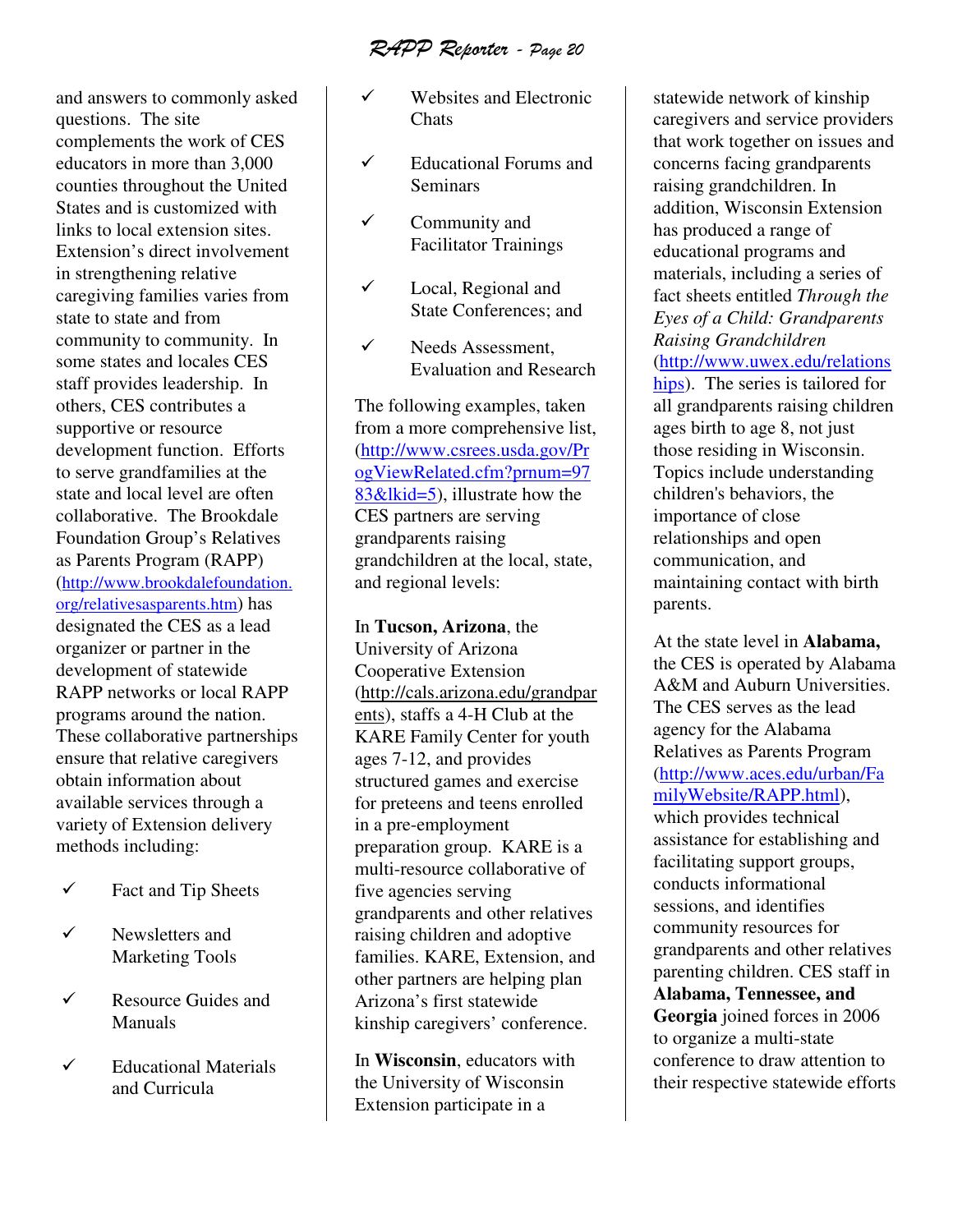RAPP Reporter - Page 21

and the disproportionate numbers of grandparents raising grandchildren living in the South when compared to other regions in the country. As word spread about the regional undertaking, other colleges and universities in the CES expressed interest in joining together to share information and resources. Eighteen colleges and universities, representing the three original participating states, plus **Arkansas, Florida, Kentucky, Louisiana, Oklahoma, North Carolina, South Carolina, Texas, Virginia, and West Virginia** signed on to co-sponsor a caregivers' conference in October 2008 (http://www.clemson.edu/fyd/ca regivers.htm). This regional undertaking raised awareness, strengthened partnerships, and increased knowledge about available resources. The regional model further demonstrates Extension's leadership and collaborative roles in developing and providing evidenced-based educational materials that enhance the ability of

grandparents and other relatives to provide optimal safety and care to the children they are raising.

These examples also help illustrate CES' unprecedented reach and impact in enhancing supports to relative-led families. With an office in or near most of the nation's 3,000 counties, Extension Educators are key collaborators at the local, state,

and regional levels. At the national level, the U.S. Department of Agriculture's Cooperative State, Research, Education & Extension Service actively engages with a wide variety of federal and nongovernmental partners to maximize resources, decrease duplication of efforts, and encourage replication of effective practices and models similar to those referenced above.

For more information, contact the Families, 4-H & Nutrition Unit-USDA/CSREES 202-720- 2908.

*Brent Elrod is Program Specialist – Family Science, United States Department of Agriculure CSREES belrod@csrees.usda.gov and Caroline Crocoll is the National Program Leader – Family Science, USDA CSREES ccrocoll@csrees.usda.gov*

**NEWS YOU CAN USE..... RESOURCES FOR ASSISTING KINSHIP FAMILIES** Barbara Schwartz Illinois Department on Aging

There is no doubt. Relatives raising children encounter obstacles on a daily basis. Most address them on their own, without guidance or support. Many are determined, stubborn and persistent in their efforts to find resources. Others are tired, frustrated and discouraged. They are all searching for answers and advocates. If they

are fortunate, they will stumble upon a RAPP and we will, with limited resources and unlimited optimism try to help. Too often we can only do "so much" and not nearly enough. But for these wonderful individuals, an invitation to a support group, a call to a caseworker, a referral to legal assistance, or a returned phone call can brighten a day or bring hope for the future.

There is no doubt. Those of us who have the privilege and honor to assist relatives who are raising children have learned to persevere. As resources become scarce we learn how to maximize what we have; forge partnerships and collaborations to strengthen our efforts and juggle two, three or more program responsibilities at once.

Our plates are full, yet we are hungry for more resources. We have an insatiable appetite and thirst for resources that can help kinship families. Since our budgets are limited we look for as many "bargains" as we can find. There is no doubt. The Brookdale Foundation's RAPP is a tremendous help and valuable resource. They keep our shelves stocked with resources, information and networking opportunities. All important ingredients for a successful outcome.

Since many of us have so little time to investigate resources, it is imperative that we continue to share our discoveries. Most of us are very familiar with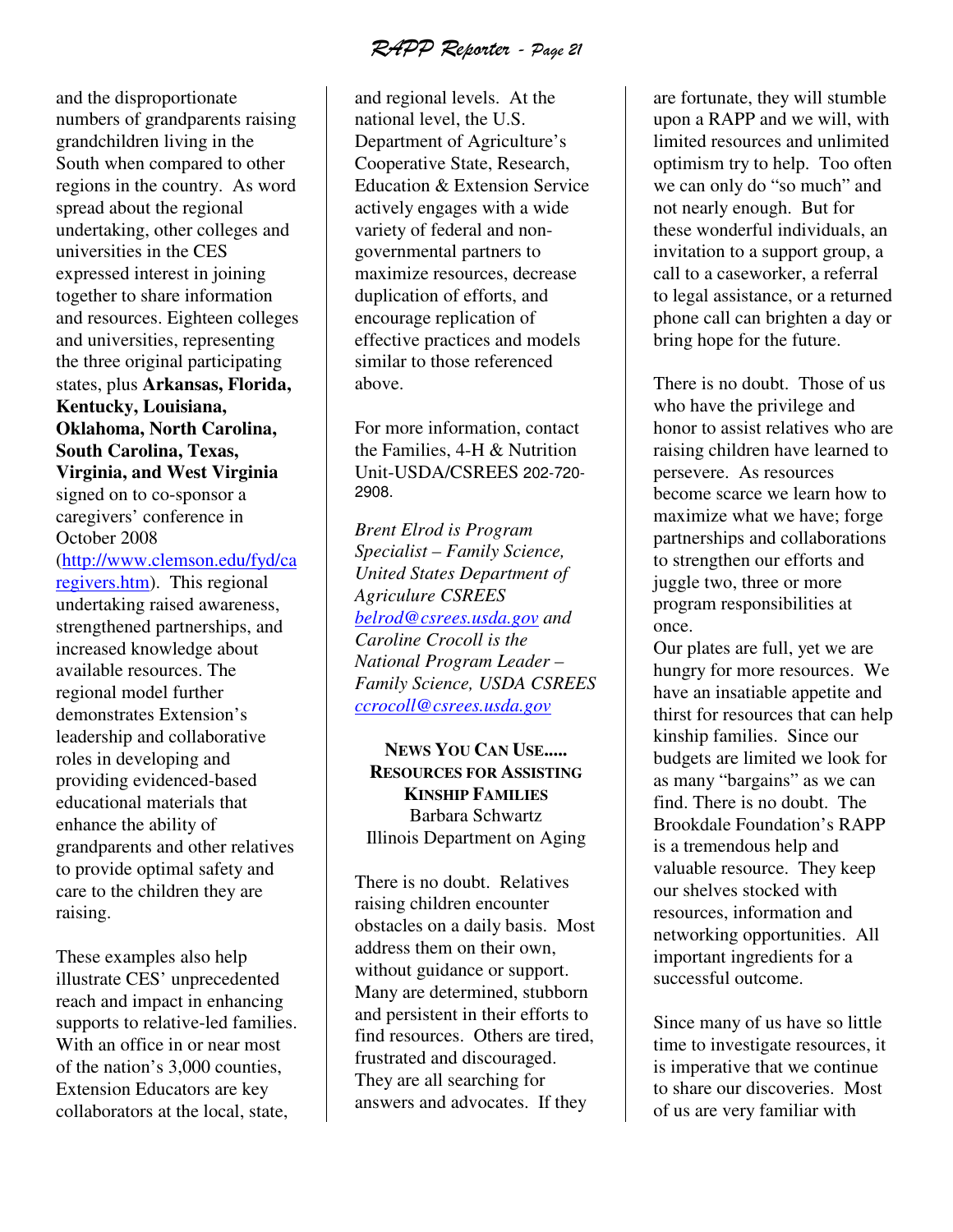RAPP Reporter - Page 22

Generations United (www.gu.org), AARP (www.aarp.org), Child Welfare League of America (www.cwla.org), Children's Defense Fund (www.childrensdefense.org) and visit their sites frequently.

Here are some sites that you may not be aware of. Many provide wonderful materials that can be downloaded. Happy browsing!

National Resource Center for Family Centered Practice and Permanency Planning Hunter College School of Social Work (great newsletter) www.hunter.cuny.edu/socwork/ nrcfcpp

National Education of Families for Children's Mental Health (locate state affiliates) www.ffcmh.org

National Alliance for Drug Endangered Children (state affiliates, resource center) www.nationaldec.org

Child Welfare Information Gateway www.childwelfare.gov

Children's Bureau Express www.cbexpress.acf.hhs.gov

The National Child Traumatic Stress Network www.nctsnet.org

National Abandoned Infants Assistance Resource Center

www.aia.berkley.edu/informatio n\_resources/shared\_family\_care /programs\_policy.php

National Runaway Switchboard 1-800-RUNAWAY www.1800runaway.org

National Clearinghouse on Families and Youth www.ncfy.acf.hhs.gov

Angel Food Ministries (nation wide food program all can participate in) www.angelfoodministries.com

Children of Prisoners Library www.fcnetwork.org/cpl/cplinde x.html

National Resource Center on Children and Families of the **Incarcerated** At Family and Corrections Network www.fcnet.org

Insecure Attachment and Attachment Disorders www.helpguide.org/mental/pare nting\_bonding\_reactive\_attach ment\_disorder.htm

National Dissemination Center for Children with Disabilities www.nichcy.org

Self-Injury Foundation www.selfinjuryfoundation.org

Talking With Kids www.talkingwithkids.org

American Bar Association www.abanet.org

McKinney-Vento Act (students who are homeless) www.ed.gov/programs/homeles s/guidance.pdf

National Center for Homeless Education www.naehcy.org www.homelessed.net/legislat/re authorizationsummary.htm

Geriatric Mental Health Foundation www.gmhfonline.org

ELDERCARE locator www.eldercare.gov

U.S. Census Bureau www.census.gov

The Urban Institute (research articles) www.urban.org

Discovery Kids Channel www.kids.discovery.com

Public Television for kids www.pbskids.org

National Geographic for children www.kids.nationalgeographic.c om

Disney www.disney.go.com/index

Time magazine for kids www.timeforkids.com

Scholastic Books www.scholastic.com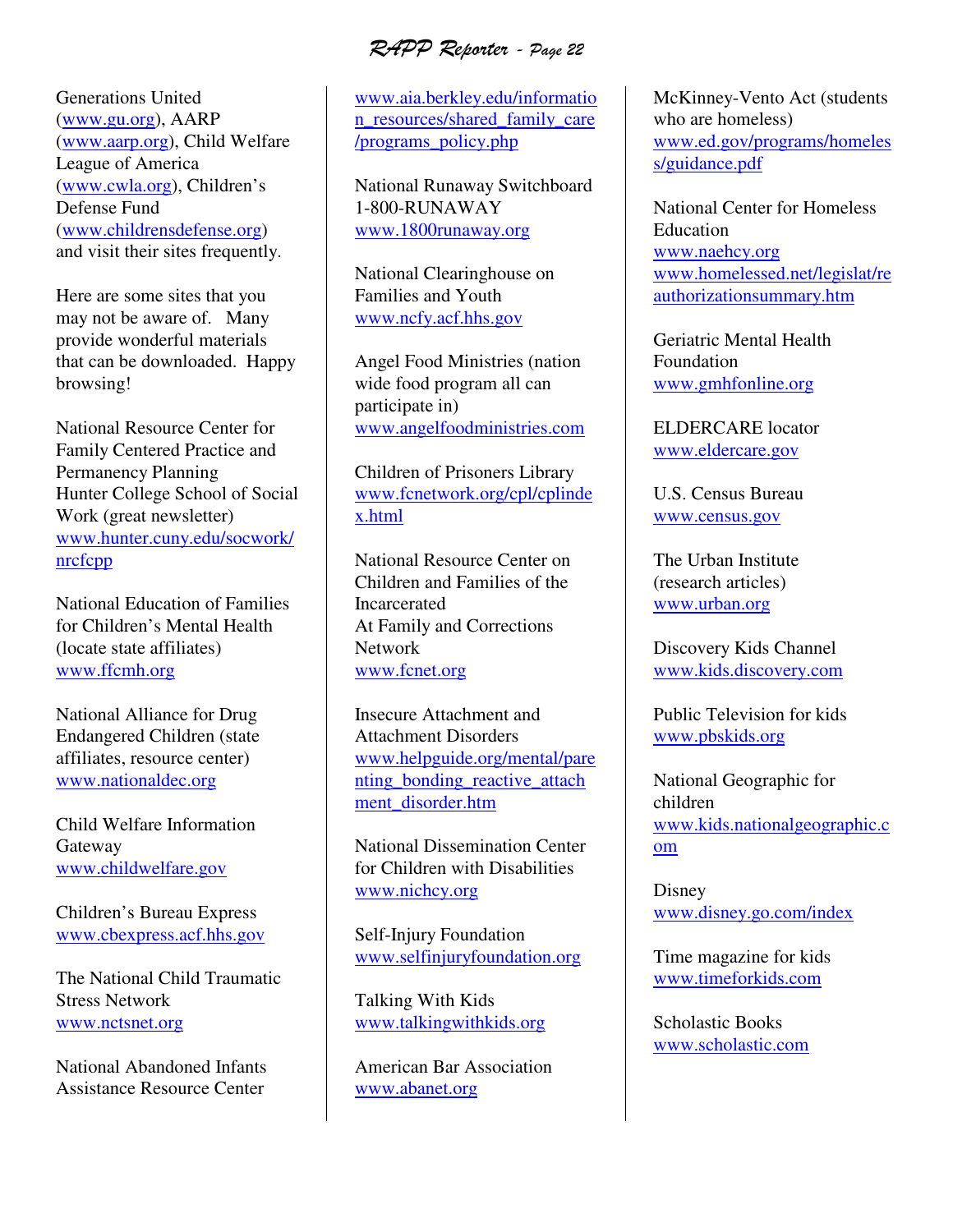RAPP Reporter - Page 23

Parent Resource Center (free materials) www.drugfree.org

Federal Citizen Information Center (catalog of publications – many are free) www.pueblo.gsa.gov

*Barbara Schwartz is Program Coordinator of the Grandparents Raising Grandchildren State RAPP. She can be reached at: barb.schwartz@illinois.gov.* 

# **RESOURCES**

**Journal of Intergenerational Relationships, Special Double Issue: Volume 7, Issue 2-3, 2009,** *Grandparents and Other Relatives As Parents.* 



This special issue of the *Journal of Intergenerational Relationships*, provides a wide panorama of the most relevant issues in the field of custodial grandparenting. For more information or to order, visit the Taylor & Francis website, www.tandf.co.uk/journals/spiss ue/wjir-si.asp.

# **From the Brookdale Foundation:**

*Relatives Raising Children: A Guide to Finding Help and Hope.* Marianne Takas.



This book is based upon what long-term relative caregivers (and the family service professionals who work with them) have learned about raising relative children. It is designed to provide useful information, strategies and ideas to help link relative caregivers to others who can help.

**Order forms are available on our website:** 

**www.brookdalefoundation.org.** 



*Promising Practices in Encouraging and Supporting Grandparents* is a collaboration of the National Association of Area Agencies on Aging (n4a) and the

Brookdale Foundation. It is intended to make the aging network across the nation aware of important and successful Relatives as Parents Programs (RAPPs) operated by Area Agencies on Aging. We hope this guidebook will encourage the replication of RAPP supportive services to relative caregivers by the many Area Agencies on Aging that serve older adults. Available, free, for downloading on the Foundation website: www.brookdalefoundation.org.

# **THE U.S. DEPARTMENT OF HEALTH AND HUMAN SERVICES (HHS) AND THE AD**

**COUNCIL** launched a new series of public service advertisements (PSAs) designed to address childhood overweight and obesity. Created pro bono by Warner Bros. Pictures, the new TV, radio, print, outdoor and Internet PSAs feature characters and scenes from the film *Where the Wild Things Are*, directed by Spike Jonze and adapted from Maurice Sendak's classic children's story. All of the PSAs conclude with a call-to-action -- "The Wild is Out There, Did You Play Today?" and urges families to visit www.smallstep.gov for great play ideas. The website provides fun, interactive and helpful information on physical activity and healthy eating.